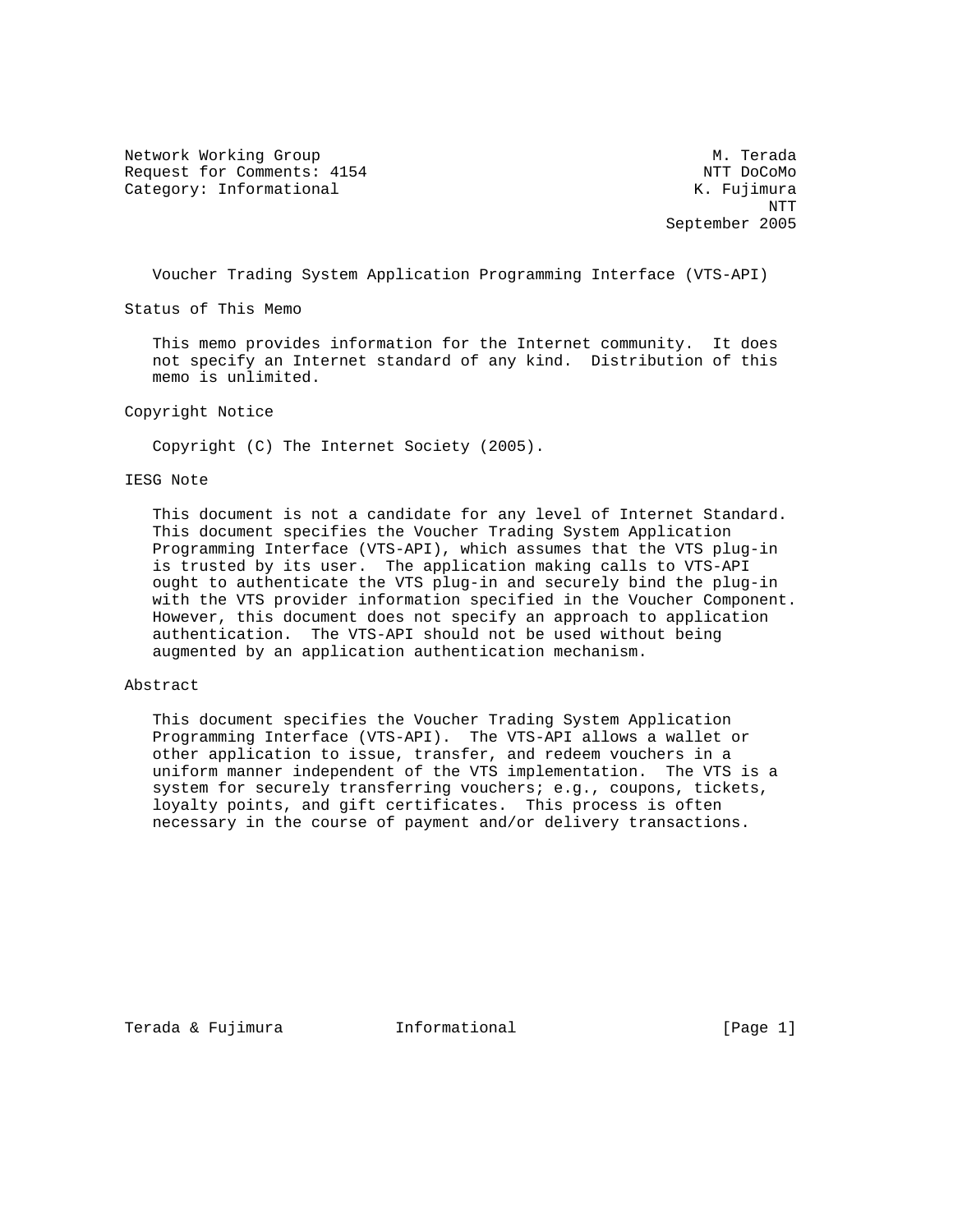| Table of Contents |
|-------------------|
|                   |

| 1.    |      | 3                                         |  |  |  |  |  |  |
|-------|------|-------------------------------------------|--|--|--|--|--|--|
| $2$ . |      | 4                                         |  |  |  |  |  |  |
| 3.    |      | $\epsilon$                                |  |  |  |  |  |  |
| 4.    |      | 6                                         |  |  |  |  |  |  |
| 5.    |      |                                           |  |  |  |  |  |  |
|       |      | 8                                         |  |  |  |  |  |  |
|       |      | 5.1.1. getParticipantRepository<br>8      |  |  |  |  |  |  |
|       |      | 5.1.2. getVoucherComponentRepository<br>8 |  |  |  |  |  |  |
|       |      | 9                                         |  |  |  |  |  |  |
|       |      | 9                                         |  |  |  |  |  |  |
|       |      | 9                                         |  |  |  |  |  |  |
|       |      | 10                                        |  |  |  |  |  |  |
|       |      | 10                                        |  |  |  |  |  |  |
|       | 5.4. | 10                                        |  |  |  |  |  |  |
|       |      | 5.4.1.<br>11                              |  |  |  |  |  |  |
|       |      | 12                                        |  |  |  |  |  |  |
|       |      | 12                                        |  |  |  |  |  |  |
|       |      | 13                                        |  |  |  |  |  |  |
|       |      | 14                                        |  |  |  |  |  |  |
|       |      | 15                                        |  |  |  |  |  |  |
|       |      | 16                                        |  |  |  |  |  |  |
|       |      | 17                                        |  |  |  |  |  |  |
|       |      | 18                                        |  |  |  |  |  |  |
|       |      | 18                                        |  |  |  |  |  |  |
|       |      | 19                                        |  |  |  |  |  |  |
|       |      | 19                                        |  |  |  |  |  |  |
|       |      | 19                                        |  |  |  |  |  |  |
|       |      | 20                                        |  |  |  |  |  |  |
|       |      | 5.4.15. addReceptionListener<br>20        |  |  |  |  |  |  |
|       |      | 5.4.16. removeReceptionListener  21       |  |  |  |  |  |  |
|       | 5.5. |                                           |  |  |  |  |  |  |
|       |      | 21                                        |  |  |  |  |  |  |
|       |      | 22                                        |  |  |  |  |  |  |
|       |      | 22                                        |  |  |  |  |  |  |
|       |      | 22                                        |  |  |  |  |  |  |
|       |      |                                           |  |  |  |  |  |  |
|       |      | 23                                        |  |  |  |  |  |  |
|       |      | 23                                        |  |  |  |  |  |  |
|       |      | 23                                        |  |  |  |  |  |  |
|       | 5.6. | 23                                        |  |  |  |  |  |  |
|       |      | 23                                        |  |  |  |  |  |  |
|       |      | 24                                        |  |  |  |  |  |  |
|       |      | 24                                        |  |  |  |  |  |  |
|       |      | 5.7. VoucherComponentRepository  24       |  |  |  |  |  |  |
|       |      |                                           |  |  |  |  |  |  |
|       |      |                                           |  |  |  |  |  |  |
|       |      |                                           |  |  |  |  |  |  |

Terada & Fujimura <a>
Informational

[Page 2]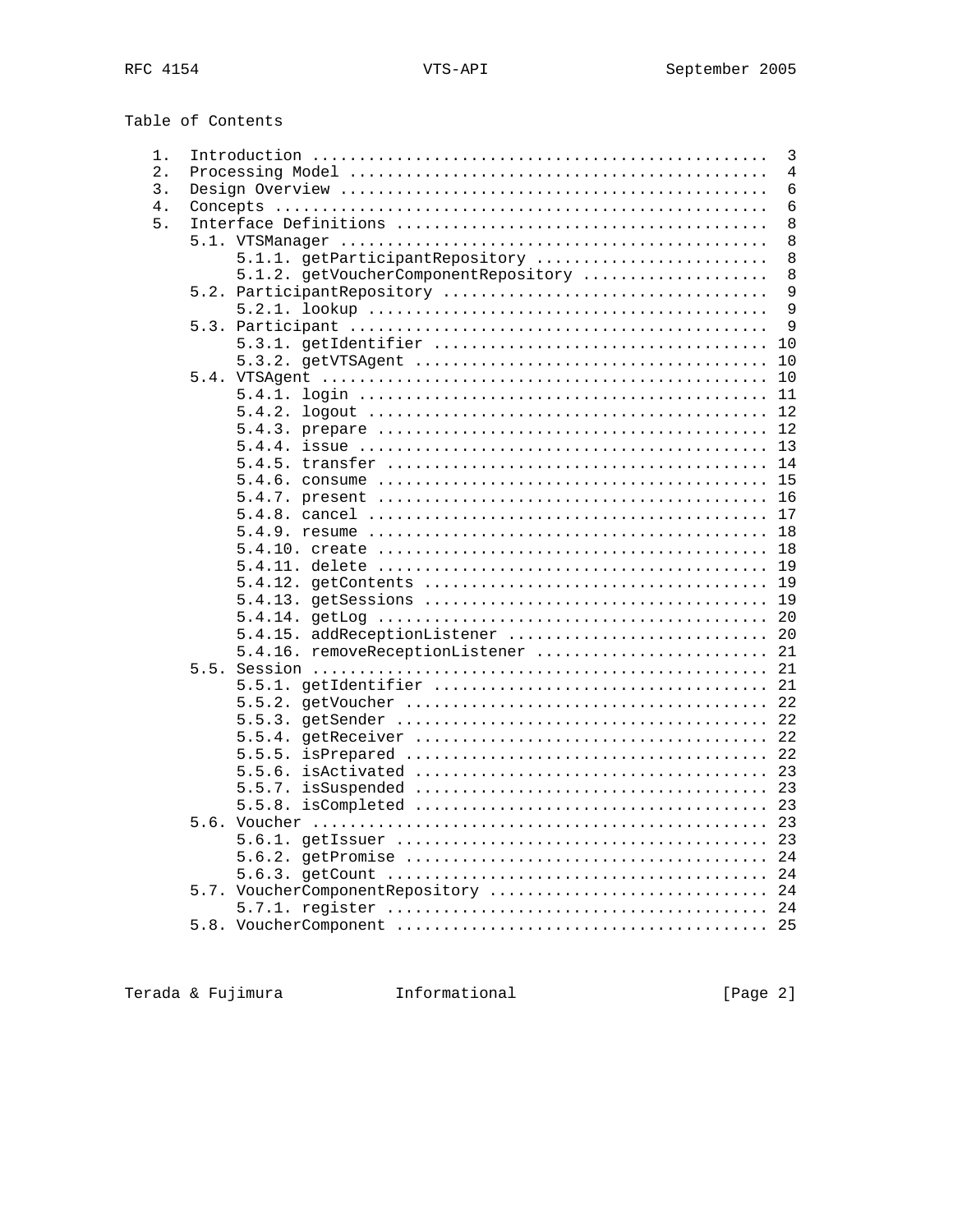| б. |  |
|----|--|
|    |  |
|    |  |
|    |  |
|    |  |
|    |  |

## 1. Introduction

 This document specifies the Voucher Trading System Application Programming Interface (VTS-API). The motivation and background of the Voucher Trading System (VTS) are described in Requirements for Generic Voucher Trading [VTS].

 A voucher is a logical entity that represents a certain right, and it is logically managed by the VTS. A voucher is generated by the issuer, traded among users, and finally collected using VTS. The terminology and model of the VTS are also described in [VTS].

 VTSes can be implemented in different ways, such as a centralized VTS, which uses a centralized online server to store and manage all vouchers, or a distributed VTS, which uses per-user smartcards to maintain the vouchers owned by each user. However, the VTS-API allows a caller application to issue, transfer, and redeem vouchers in a uniform manner independent of the VTS implementation. Several attempts have been made to provide a generic payment API. Java Commerce Client [JCC] and Generic Payment Service Framework [GPSF], for example, introduce a modular wallet architecture that permits diverse types of payment modules to be added as plug-ins and supports both check-like/cash-like payment models. This document is inspired by these approaches but its scope is limited to the VTS model, in which the cash-like payment model is assumed and vouchers are directly or indirectly transferred between the sender (transferor) and receiver (transferee) via the VTS. This document is not intended to support API for SET, e-check, or other payment schemes that do not fit the VTS model.

 Unlike the APIs provided in JCC and GPSF, which are designed to transfer only monetary values, this API enables the transfer of a wide range of values through the use of XML-based Generic Voucher Language [GVL]. The monetary meaning of the voucher is interpreted by the upper application layer using the information described in the language. This approach makes it possible to provide a simpler API in the voucher-transfer layer and enhances runtime efficiency. The

Terada & Fujimura Informational Informational [Page 3]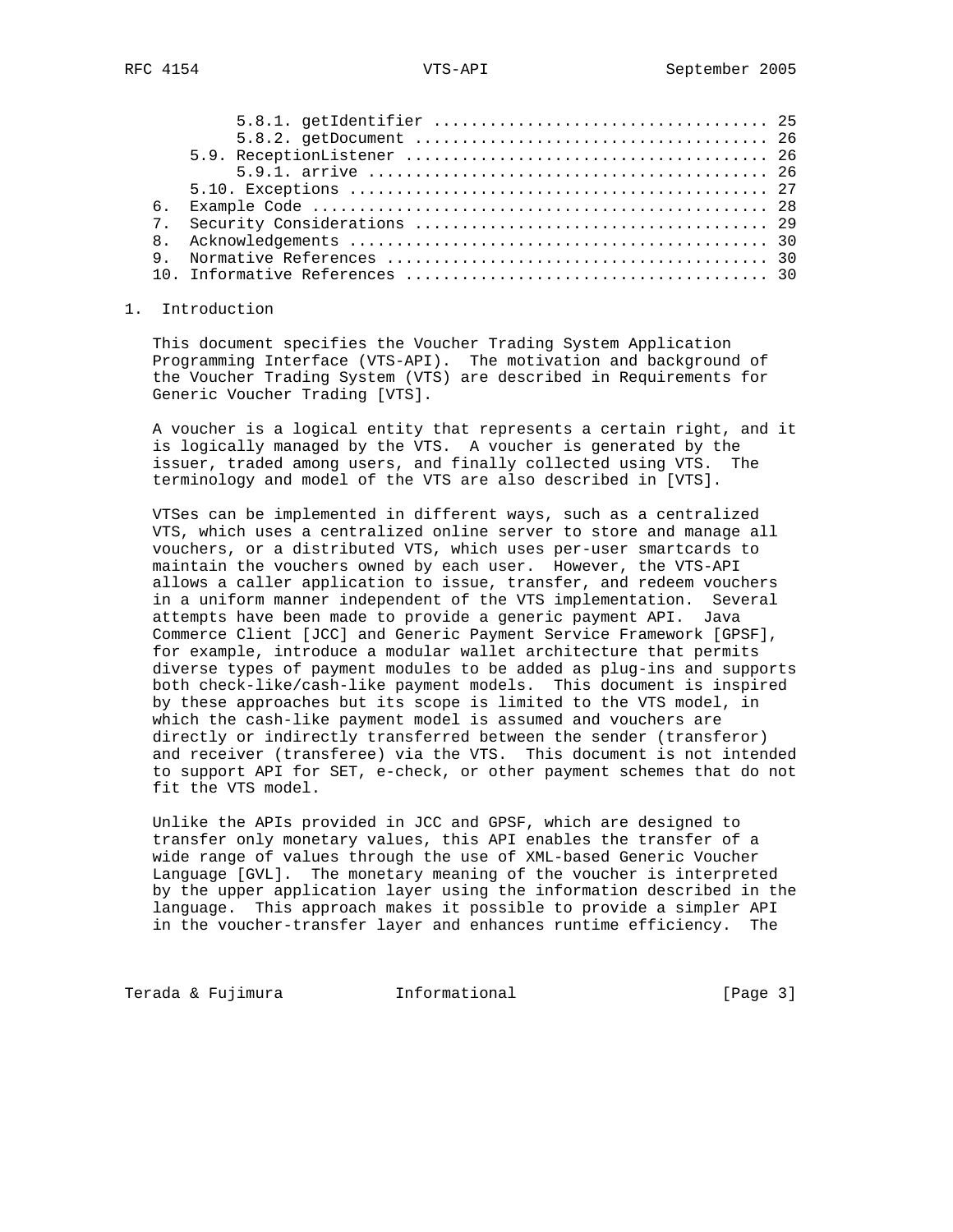API specification in this document is described in the Java language syntax. Bindings for other programming languages may be completed in a future version of this document or in separate related specifications.

 The key words "MUST", "MUST NOT", "REQUIRED", "SHALL", "SHALL NOT", "SHOULD", "SHOULD NOT", "RECOMMENDED", "MAY", and "OPTIONAL" in this document are to be interpreted as described in [RFC2119]

2. Processing Model

 This section provides the processing model in which the VTS-API is used. A part of the text in this section has been taken from the Generic Voucher Language specification [GVL].

 There are several ways to implement VTS. For discount coupons or event tickets, for example, a smartcard-based distributed offline VTS is often preferred, whereas for bonds or securities, a centralized online VTS is preferred. While distributed VTSes would utilize public (asymmetric) key-based or shared (symmetric) key-based cryptographic challenge-and-response protocols to trade vouchers securely, centralized VTSes would utilize transactions that rewrite ownerships of vouchers on their database. Therefore, it is impractical to define standard protocols for issuing, transferring, or redeeming vouchers at this time.

 To provide implementation flexibility, this document assumes a modular wallet architecture that allows multiple VTSes to be added as plug-ins. In this architecture, instead of specifying a standard voucher transfer protocol, two specifications, Voucher Component and VTS-API, are standardized (Figure 1).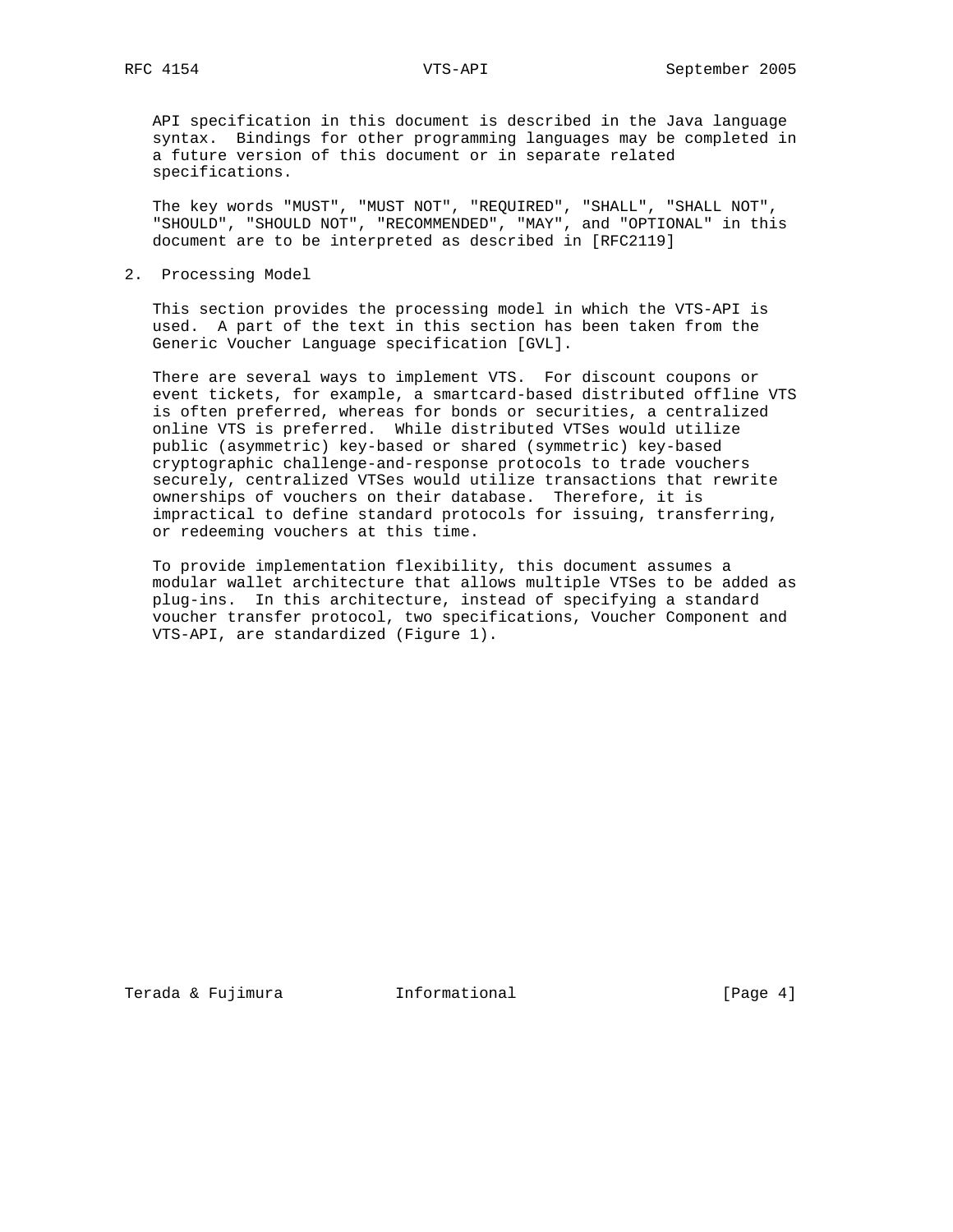Sender wallet/Issuing system Receiver wallet/Collecting system +---------------------------+ +---------------------------+ | | | | Voucher Component (Specifies VTS Provider and Promise) | |-------------------------------------------------------->| | | | | | | | Intention to receive and payment (option) | |<- - - - - - - - - - - - - - - - - - - - - - - - - - - - | | | | | | | | | | | | | | | | Issue/transfer/ VTS | | VTS Register | | | | redeem request plug-in | plug-in Listener(\*1)| | | |------------------>| | | |<------------------| | | | (VTS API) |<- - - - - - - ->| (VTS API) | | | | | VTS-specific | | | | | | protocol if VTS | | | | | | is distributed | | | | | Result |<- - - - - - - ->| Notify(\*2) | | | |<------------------| | | |------------------>| | +---------------------------+ +---------------------------+

- (\*1) Registration is optional. Note also that the VTS plug-ins are usually pre-registered when the wallet or collecting system is started.
- (\*2) If a listener is registered.

Figure 1. Wallet architecture with VTS plug-ins

 In this architecture, a VTS provides a logical view of vouchers called a Valid Voucher Set (VVS), which is a set that includes the vouchers <I,P,H> managed by the VTS [VTS]. A user's wallet can access (e.g., view, transfer, and redeem) the subset of the VVS that includes a set of vouchers owned by the user by interacting with the VTS plug-in via the VTS-API. Likewise, an issuing system can issue a voucher and add it to the VVS, and a collecting system can be notified of the redemption of vouchers via the VTS-API.

 After a sender and a receiver agree on what vouchers are to be traded and which VTS is to be used, the issuing system or wallet system requests the corresponding VTS plug-in to permit the issue, transfer, or redemption transactions to be performed via the VTS-API. The VTS then logically rewrites the ownership of the vouchers on the VVS using the VTS-specific protocol. Since the VTS is responsible for preventing illegal acts on vouchers like forgery or reproduction, as required in [VTS], the protocol would include a cryptographic challenge-and-response (in a distributed VTS) or a transactional

Terada & Fujimura Informational [Page 5]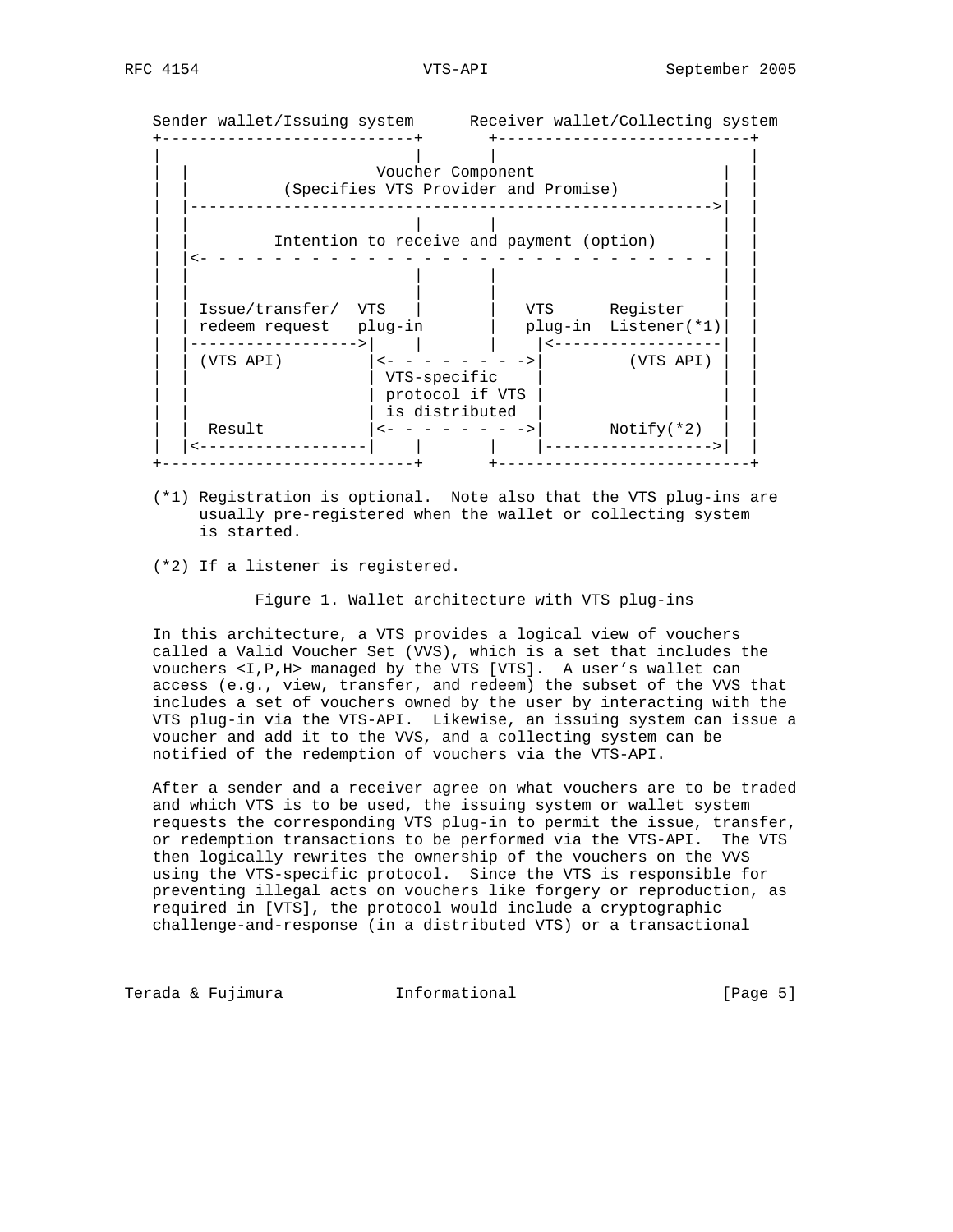database manipulation with adequate access controls (in a centralized VTS). Finally, a completion event is sent to the wallet systems or issuing/collecting systems.

 This document describes the VTS-API specification. See [GVL] for the Voucher Component specification that gives the syntax and semantics for describing and interpreting the meaning of vouchers.

3. Design Overview

We have adopted the following approach to specify the VTS-API.

- 1) Provide an abstract and uniform API that encapsulates the VTS implementation. For example, a common API is provided for both centralized and distributed VTSes. Issuers and application developers have more freedom in VTS selection.
- 2) To provide an abstract and uniform API, this document introduces an interface called VTSAgent that is associated with a holder and provides methods to manipulate vouchers held by its holder. Vouchers are accessed through the methods provided by the VTSAgent.
- 3) Use existing standards for the VTS branding mechanism (negotiation). This document assumes that the VTS to be used for sending a voucher has settled the VTS-APIs are called. Negotiation can be done within the upper application layer using other standards (e.g., [IOTP] or [ECML]), if necessary.
- 4) Support only the push-type voucher transfer interface, in which the voucher transfer session is initiated by the transferor side. A pull-type voucher transfer interface can be implemented on top of the push-type VTS interface at the application level.
- 4. Concepts

 The VTS-API consists of the following interfaces. A VTS is required to implement all of the interfaces except ReceptionListener, which is intended to be implemented by wallets or other applications that use VTS.

#### VTSManager

 Provides the starting point for using a VTS plug-in. All of the objects needed to manipulate vouchers can be directly or indirectly acquired via the VTSManager. A VTSManager maintains the two repositories: a ParticipantRepository and a VoucherComponentRepository, both of which are described below.

Terada & Fujimura (Informational Terada & Fujimura (Page 6)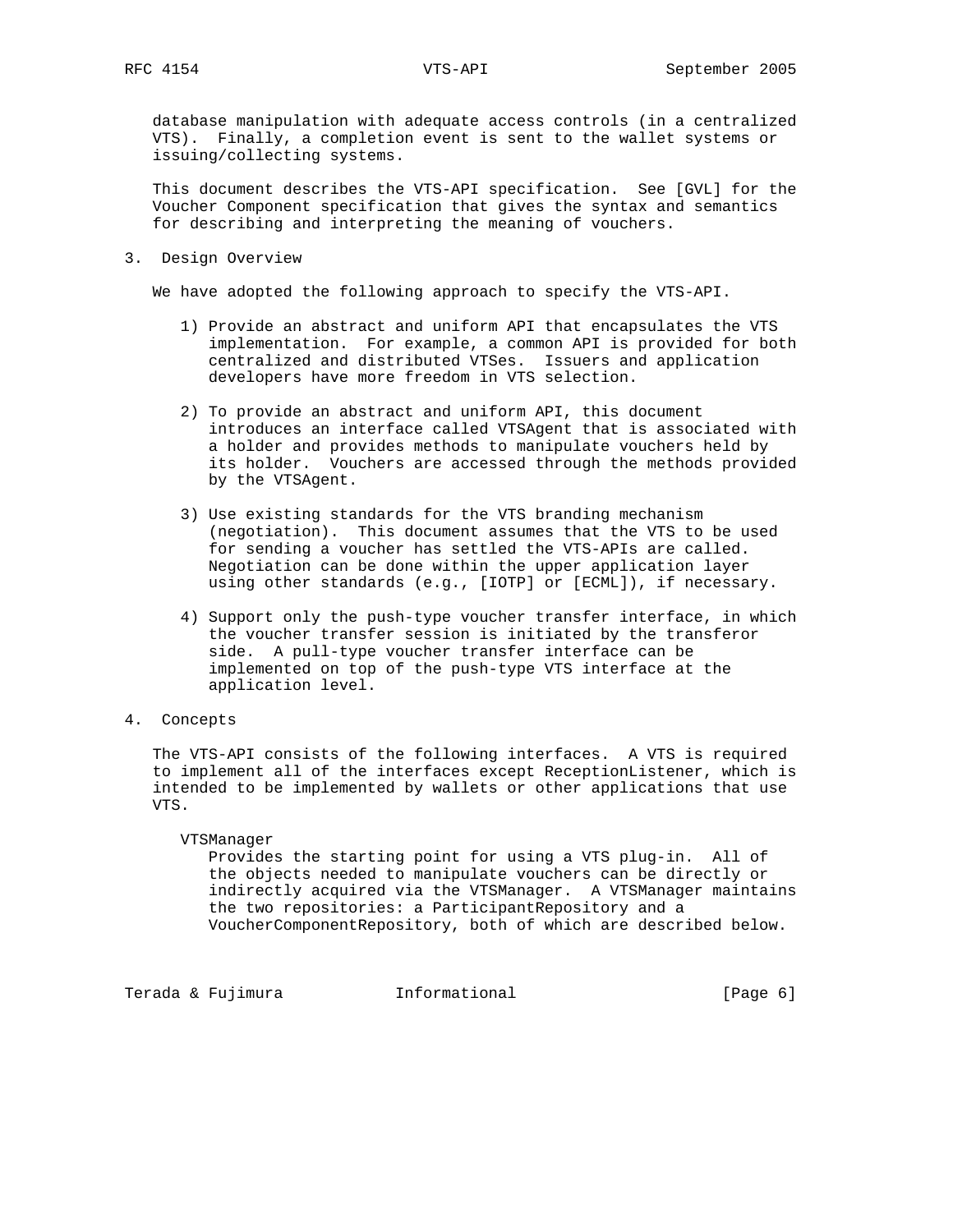# ParticipantRepository

 Provides the access points of participants that are to be trading partners. A ParticipantRepository maintains Participants and acts as an "address book" of trading partners.

Participant

 Represents a participant (such as an issuer, a holder, or a collector). A Participant interface knows how to obtain the corresponding VTSAgent described below.

# VTSAgent (extends Participant)

 Provides the access point of vouchers in the Valid Voucher Set (VVS) that is logically managed by the VTS. A VTSAgent provides a means of manipulating vouchers held by its holder according to basic trading methods; i.e., issue, transfer, consume, and present. Before calling trading methods, the application must create a Session, which is described below.

#### Session

 Represents the logical connection established by the trade. A Session has references to two Participant interfaces; i.e., those of the sender and the receiver. After trading methods are called using a Session, the Session holds a reference to the Vouchers to be traded.

### Voucher

 Represents one or more vouchers in which all of the issuer and promise parts of the vouchers are the same. A Voucher holds references to the Participant interface who issued the voucher (issuer) and to a VoucherComponent (promise), which is described below.

VoucherComponent

 Represents a Voucher Component, described in [GVL]. It defines the promise part of the voucher.

### VoucherComponentRepository

 Provides the access points of VoucherComponents. A VoucherComponentRepository maintains VoucherComponents and acts as a "voucher type book" managed by the VTS. This document assumes that a set of VoucherComponents has been acquired and stored in this repository. Delivery of VoucherComponents is beyond the scope of this document. It may be delivered within the VTS from the trading partners or manually acquired from a trusted third party (see Section 3 of [GVL]).

Terada & Fujimura Informational [Page 7]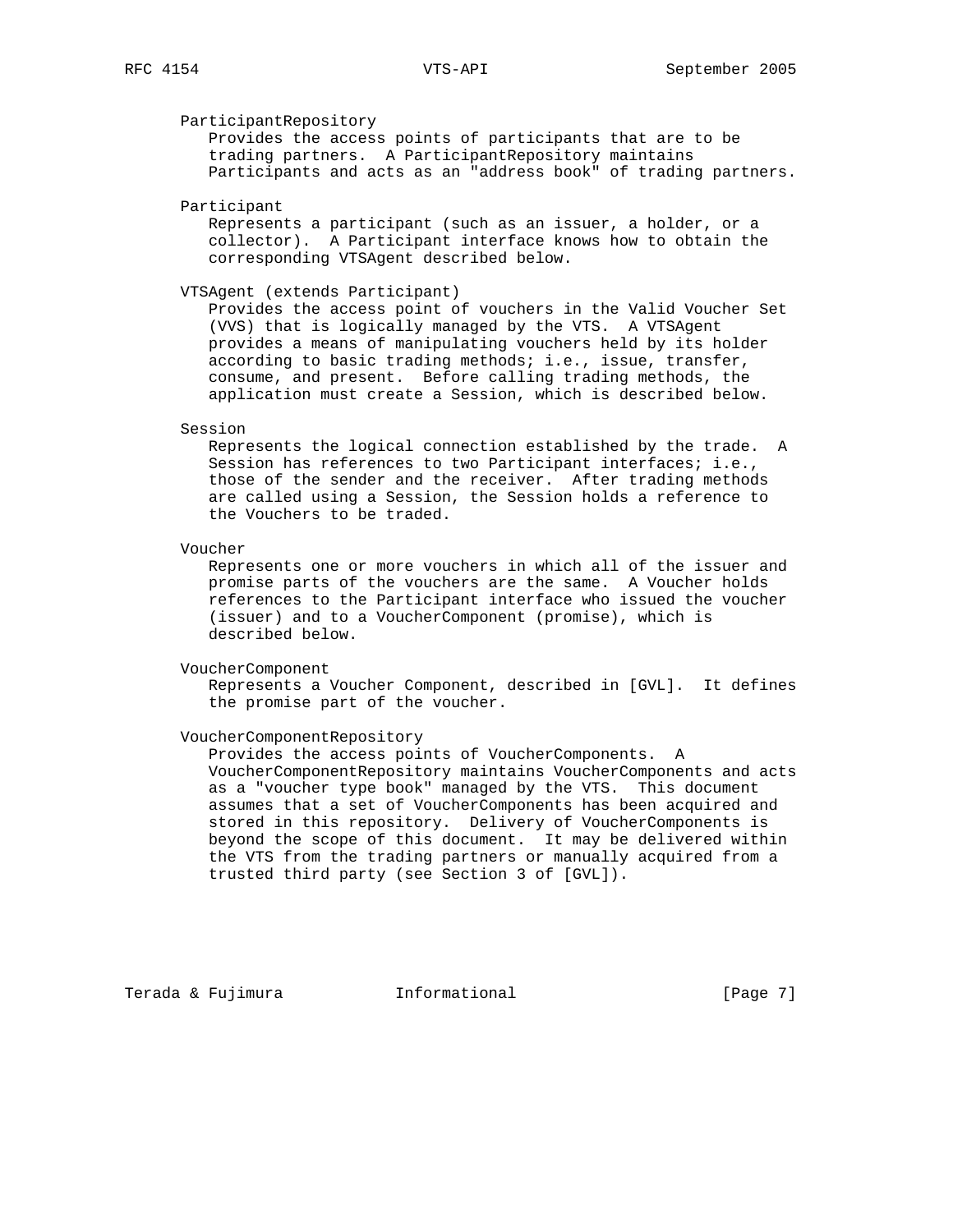ReceptionListener

 Provides a listener function with regard to the receipt of a voucher by a VTSAgent to wallets or other applications that implement this interface. (This interface may not be implemented as part of the VTS.)

# 5. Interface Definitions

 The interfaces defined in this document reside in the package named "org.ietf.vts". Wallets or other applications that use this API, should import this package as "import org.ietf.vts.\*;".

5.1. VTSManager

public interface VTSManager

Provides the starting point for using a VTS plug-in.

 All of the objects needed to manipulate vouchers can be directly or indirectly acquired via a VTSManager so that wallets or other applications can make the VTS available by instantiating an object implementing this interface.

 A class that implements the VTSManager interface must have a public default constructor (a constructor without any parameters). The VTS provides a name for such a constructor so that the implementation class can bootstrap the interface.

5.1.1. getParticipantRepository

public ParticipantRepository getParticipantRepository()

Returns a repository that maintains Participants.

Returns:

 the ParticipantRepository of the VTS, or null if no ParticipantRepository is available.

# 5.1.2. getVoucherComponentRepository

public VoucherComponentRepository getVoucherComponentRepository()

Returns a repository that maintains VoucherComponents.

Terada & Fujimura Informational [Page 8]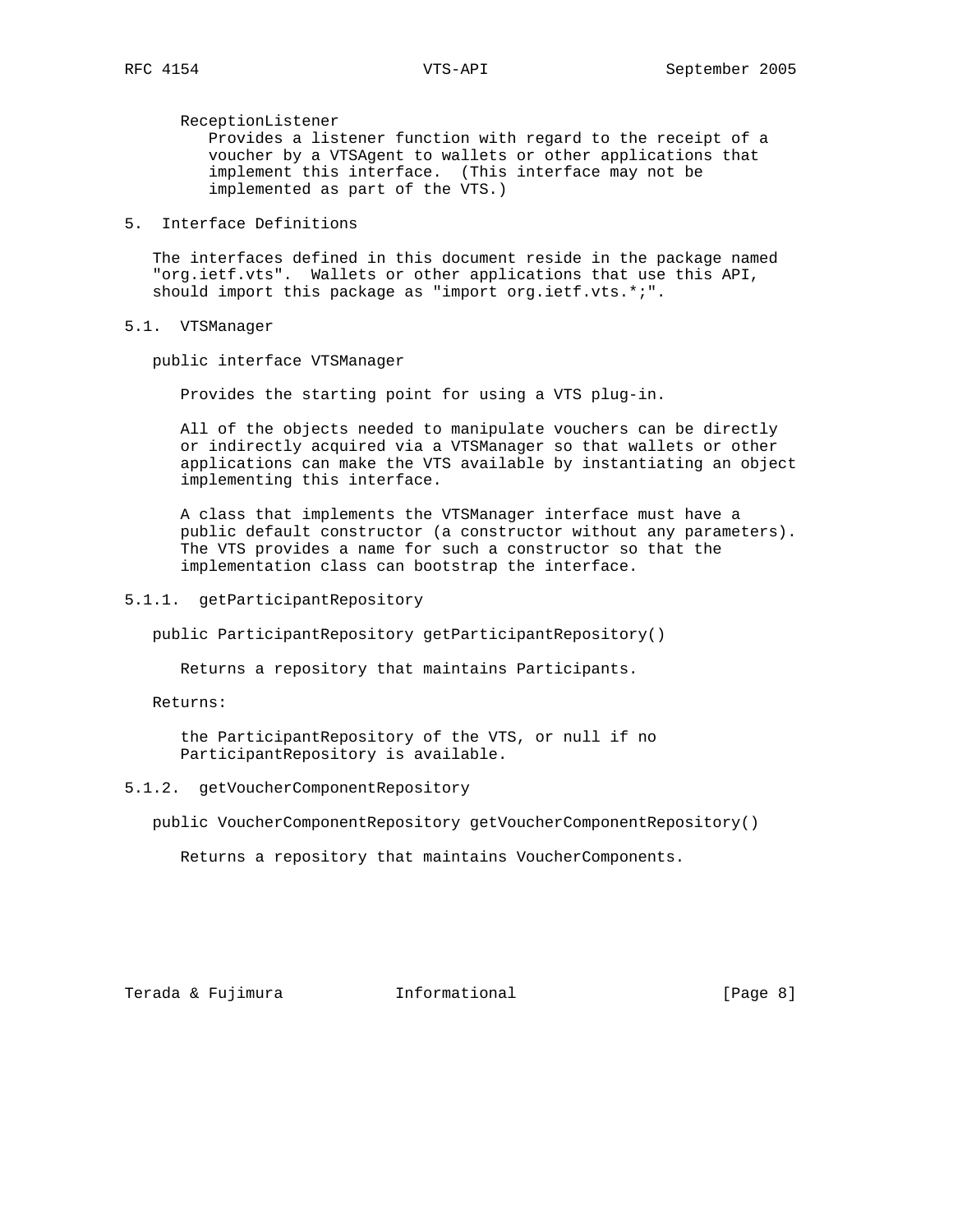Returns:

 the VoucherComponentRepository of the VTS, or null if no VoucherComponentRepository is available.

# 5.2. ParticipantRepository

public interface ParticipantRepository

 Provides the access points of Participants. A ParticipantRepository maintains Participants and acts as an "address book" of trading partners.

 The object implementing this interface maintains Participants (or holds a reference to an object maintaining Participants), which are to be trading partners.

 The implementation of a ParticipantRepository may be either (an adaptor to) "yellow pages", which is a network-wide directory service like LDAP, or "pocket address book", which maintains only personal acquaintances.

## 5.2.1. lookup

public Participant lookup(String id)

Retrieves the participant that has the specified id.

Returns:

 the participant associated with the specified id, or null if the id is null or the corresponding participant cannot be found.

# 5.3. Participant

public interface Participant

 Represents the participants (such as issuers, holders, and collectors).

 This interface is used as a representation of the trade partners and issuers of vouchers. Anyone can retrieve objects that implement Participants from the participant repository.

Terada & Fujimura (Informational Terada & Fujimura (Page 9)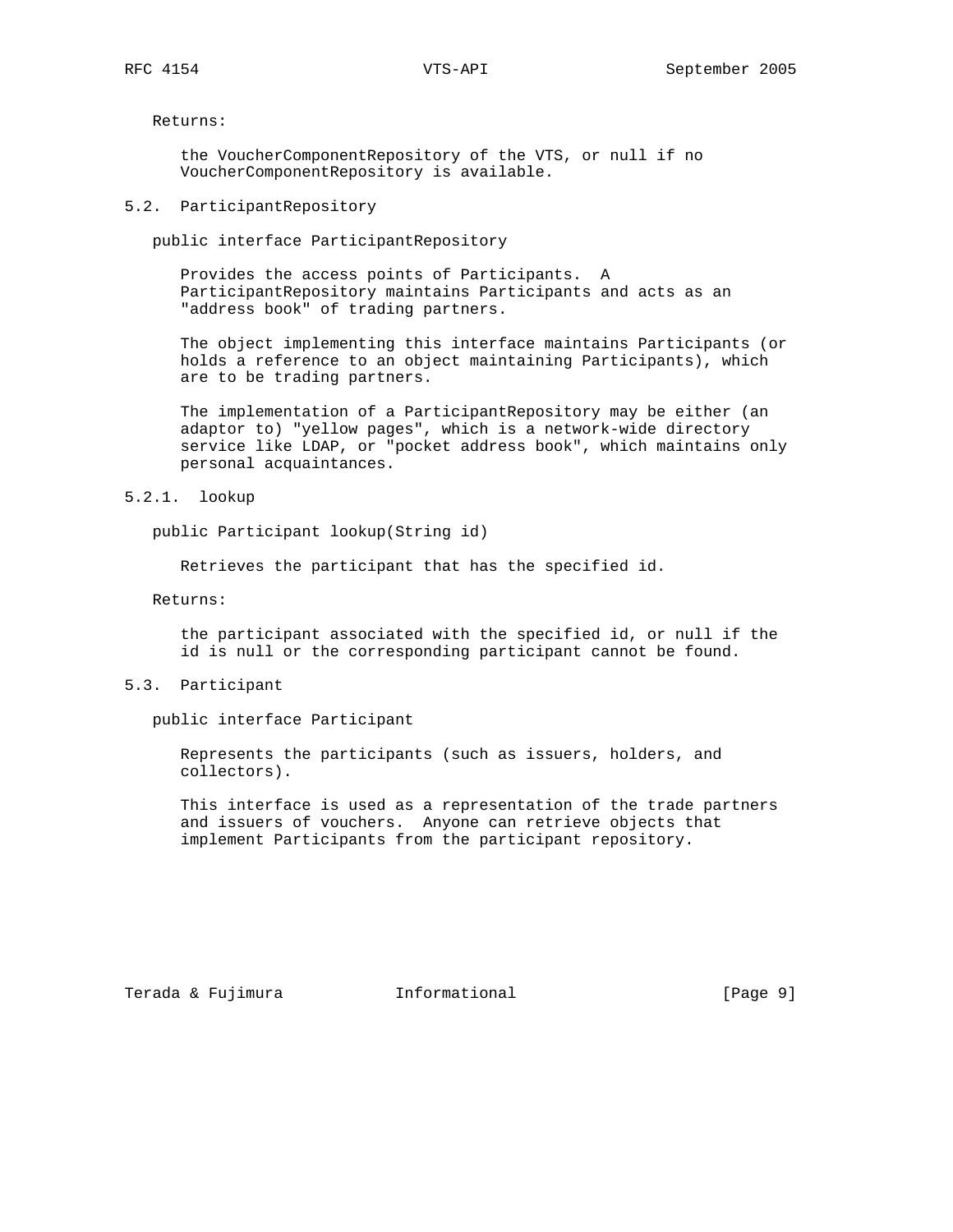5.3.1. getIdentifier

public String getIdentifier()

 Returns the identifier of the participant. Each participant must have a unique identifier.

 The identifier can be used for looking up and retrieving the participant via the ParticipantRepository.

The format of the identifier is implementation-specific.

Returns:

the identifier string of the participant.

5.3.2. getVTSAgent

VTSAgent getVTSAgent()

 Returns a VTSAgent, whose identifier is the same as the identifier of the participant.

Returns:

an object that implements the VTSAgent.

5.4. VTSAgent

public interface VTSAgent extends Participant

 Represents contact points to access vouchers in a Valid Voucher Set (VVS) that is managed by the VTS.

 Each VTSAgent is associated with a holder and provides a means for managing vouchers owned by the holder. The holder must be authenticated using the login() method before being called by any other method, otherwise, a VTSSecurityException will be issued.

 Before any trading method is called, e.g., issue(), transfer(), consume(), and present(), the application must establish a session by the prepare() method.

 Due to network failure, sessions may often be suspended when the voucher is sent via a network. The suspended sessions can be restarted by the resume() method. Details on the state management of a session are described in Section 5.5.

Terada & Fujimura (Informational Terada & Fujimura (Page 10)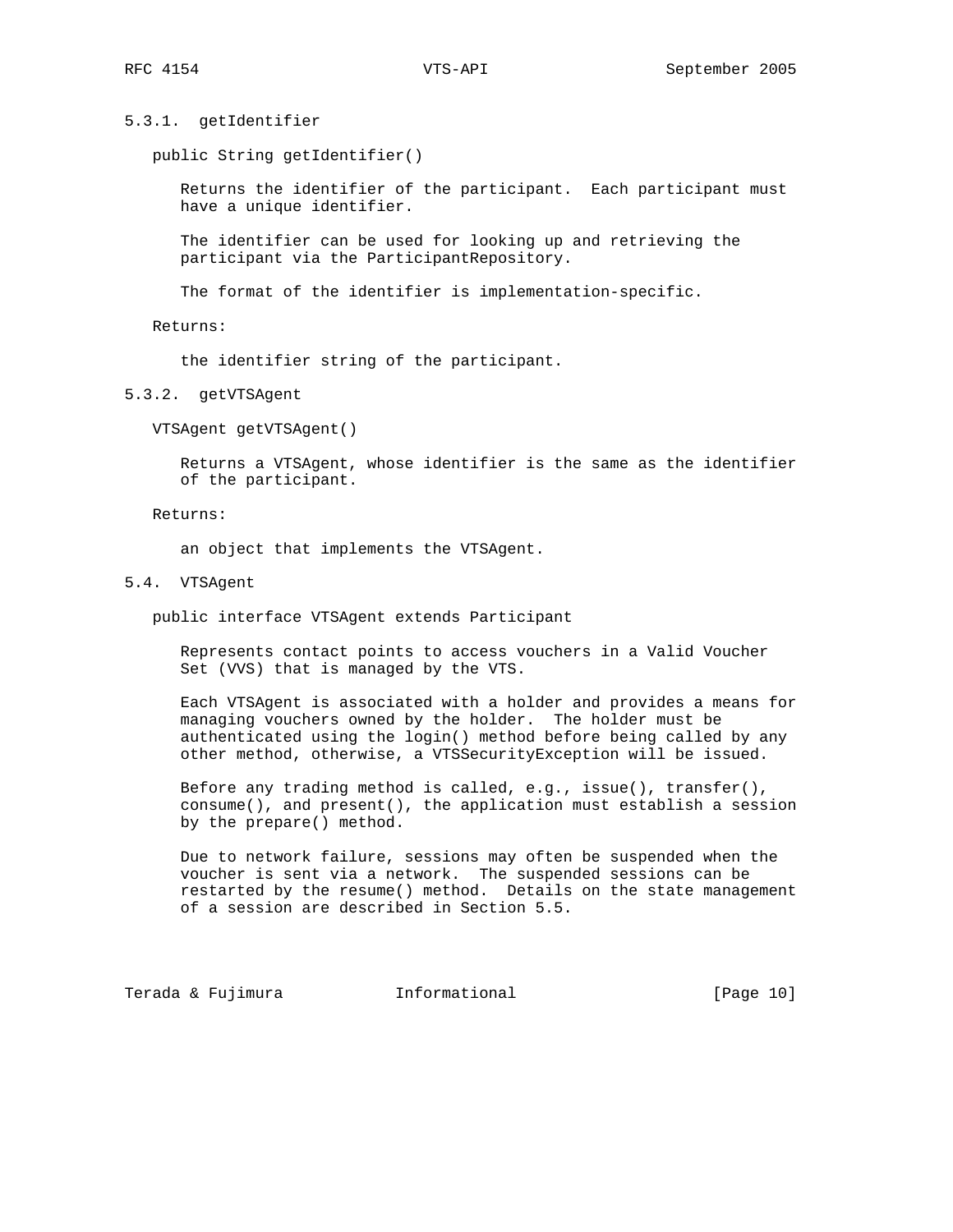Some VTSAgents may not have all of the trading methods; a voucher collecting system doesn't require its VTSAgent to provide a method for issuing or creating vouchers. A VTSAgent returns a FeatureNotAvailableException when an unsupported method is invoked.

# 5.4.1. login

 public void login(String passphrase) throws VTSException

 Authenticates the VTSAgent. The passphrase is specified if the VTS requires it for authentication, otherwise it must be null. Nothing is performed if the VTSAgent has already been logged-in. The authentication scheme is implementation-specific. Examples of the implementation are as follows:

- 1) Vouchers are managed on a remote centralized server (centralized VTS), which requires a password to login. In this case, the application may prompt the user to input the password and the password can be given to the VTSAgent through this method. For further information, see the Implementation Notes below.
- 2) Vouchers are managed on a remote centralized server (centralized VTS), which requires challenge-and-response authentication using smartcards held by users. In this case, the passphrase may be null because access to the smartcard can be done without contacting the application or user (i.e., the VTSAgent receives the challenge from the server, sends the challenge to the smartcard (within the VTS), and returns the response from the smartcard to the server). Note that a PIN to unlock the smartcard may be given through this method, depending on the implementation.
- 3) Each user holds their own smartcard in which their own vouchers are stored (distributed VTS). In this case, the passphrase may be null because no authentication is required. Note that a PIN to unlock the smartcard may be given, though this depends on the implementation.

Implementation Notes:

 A VTS is responsible for providing secure ways for users to login(). It is strongly recommended that secure communication channels such as [TLS] be used if secret or private information is sent via networks. Fake server attacks, including the so called MITM (man-in-the-middle), must be considered as well.

Terada & Fujimura (Informational Terada & Fujimura (Page 11)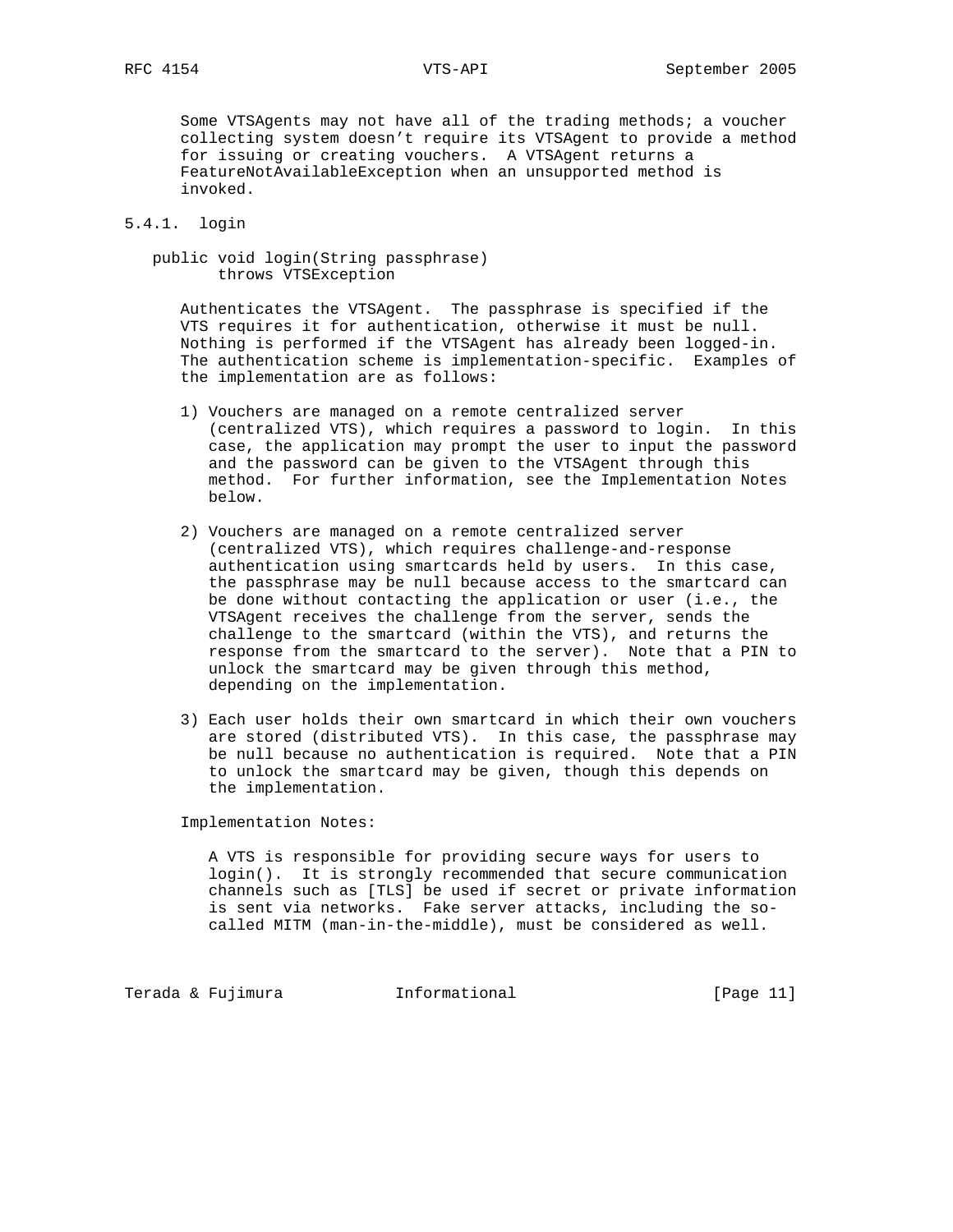Throws:

VTSSecurityException - if authentication fails.

5.4.2. logout

 public void logout() throws VTSException

Voids the authentication performed by the login() method.

 After this method is called, calling any other method (except login()) will cause a VTSSecurityException.

The VTSAgent can login again by the login() method.

Throws:

 VTSSecurityException - if the VTSAgent is not authenticated correctly.

5.4.3. prepare

 public Session prepare(Participant receiver) throws VTSException

 Establishes a session that is required for trading vouchers. The trading partner who receives the vouchers is specified as the receiver. The vouchers to be traded will be specified later (when a trading method is called).

 The establishment of a session is implementation-specific. A centralized VTS implementation may start a transaction, while a distributed VTS implementation may get the challenge needed to create an authentic response from the receiver in the following trading method.

 If the VTSAgent does not have the ability to establish a session with the specified receiver (permanent error), the VTSAgent throws an InvalidParticipantExeption. If the VTSAgent cannot establish a session due to network failure (transient error), the VTSAgent throws a CannotProceedException.

Parameters:

receiver - the trading partner who receives vouchers.

Terada & Fujimura (Informational Terada & Fujimura (Page 12)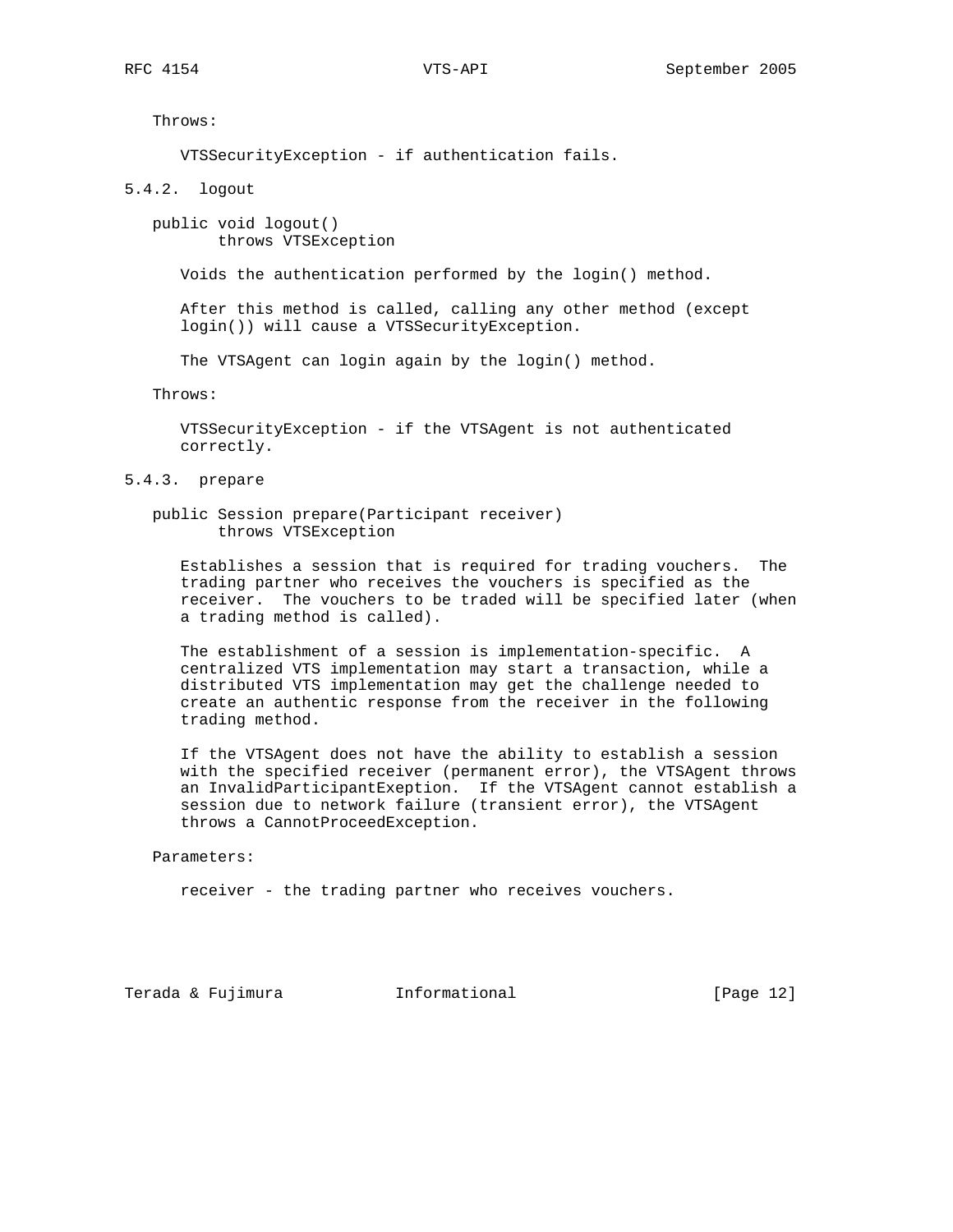Returns:

 an established session whose state is "prepared" (see Section 5.5).

Throws:

- CannotProceedException if the preparation of the session is aborted (e.g., network failures).
- FeatureNotAvailableException if the VTSAgent does not provide any trading methods.
- InvalidParticipantException if the specified participant is invalid.
- VTSSecurityException if the VTSAgent cannot be authenticated correctly.

5.4.4. issue

 public void issue(Session session, VoucherComponent promise, java.lang.Number num) throws VTSException

 Issues vouchers. This method creates the specified number of vouchers <this, promise, receiver> and adds them to the VVS. If the VTS is distributed, this method would create a "response" that corresponds to the challenge received in the prepare() method and send it to the receiver. Note that the receiver is specified when prepare() is called. Nothing is performed if the specified number is 0.

 The session MUST be "prepared" when calling this method. The state of the session will be "activated" when the vouchers are created, and it will be "completed" when the transaction is successfully completed or "suspended" if the transaction is interrupted abnormally (e.g., network failures).

Parameters:

 session - the session used by the issue transaction. promise - the promise part of the voucher.

num - the number of vouchers to be issued.

Terada & Fujimura Informational [Page 13]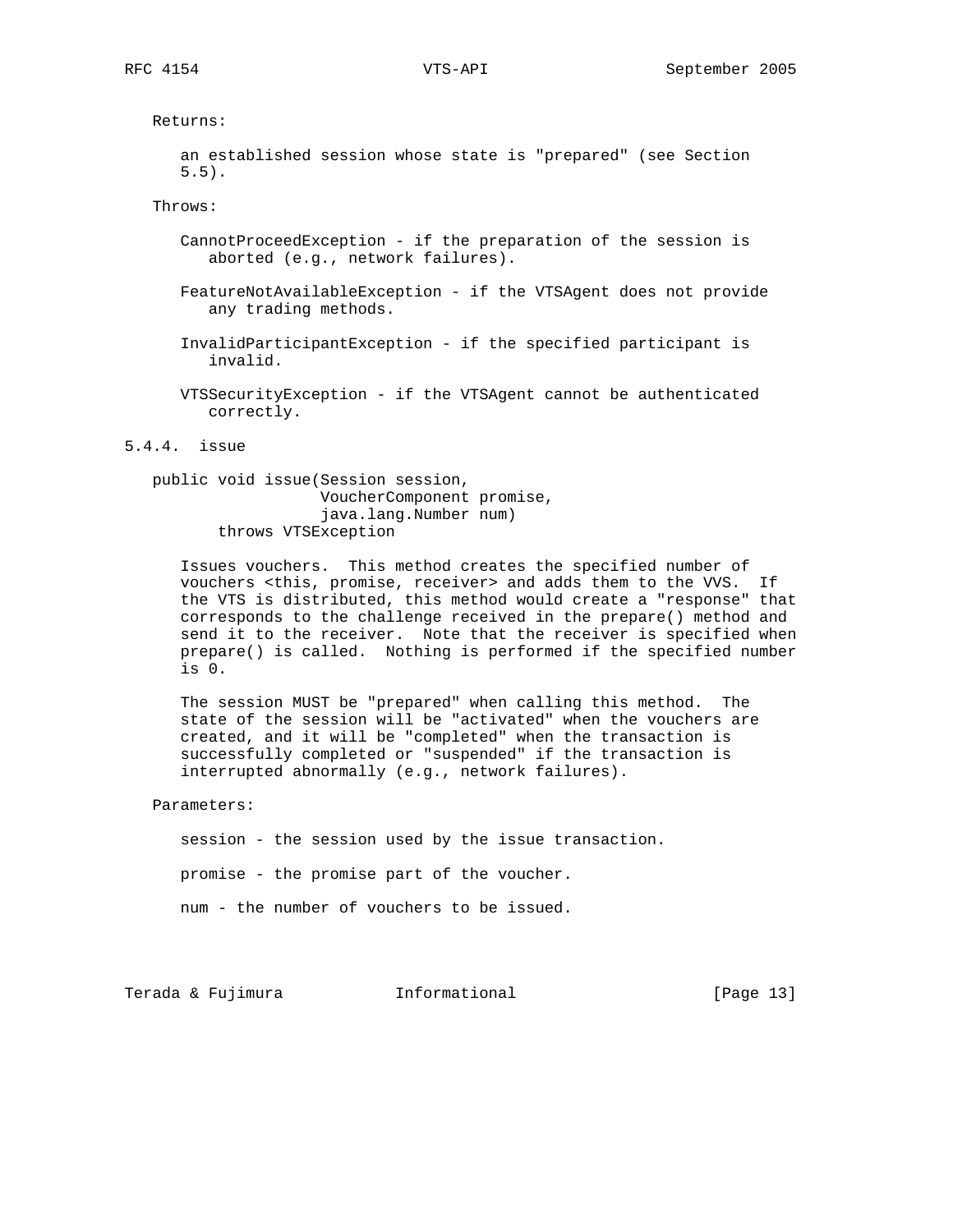Throws:

 CannotProceedException - if the transaction cannot be successfully completed.

 FeatureNotAvailableException - if the VTSAgent does not provide a means of issuing vouchers.

InvalidStateException - if the session is not "prepared".

 VTSSecurityException - if the VTSAgent cannot be authenticated correctly.

5.4.5. transfer

 public void transfer(Session session, Participant issuer, VoucherComponent promise, java.lang.Number num) throws VTSException

 Transfers vouchers. This method rewrites the specified number of vouchers <issuer, promise, this> to <issuer, promise, receiver> in the VVS; i.e., deletes the vouchers from the sender and stores them for the receiver. Similar to issue(), this method would create and send the response to the receiver if the VTS is distributed. The VTSAgent must have sufficient vouchers in the VVS. Nothing is performed if the specified number is 0.

 The session MUST be "prepared" when calling this method. The state of the session will be "activated" when the voucher are retrieved from the sender, and it will be "completed" when the transaction is successfully completed or "suspended" if the transaction is interrupted abnormally (e.g., network failures).

 If null is specified for the issuer parameter, it indicates "any issuer". This method selects vouchers to be transferred from the set of vouchers returned by the getContents(null, promise).

Terada & Fujimura Informational [Page 14]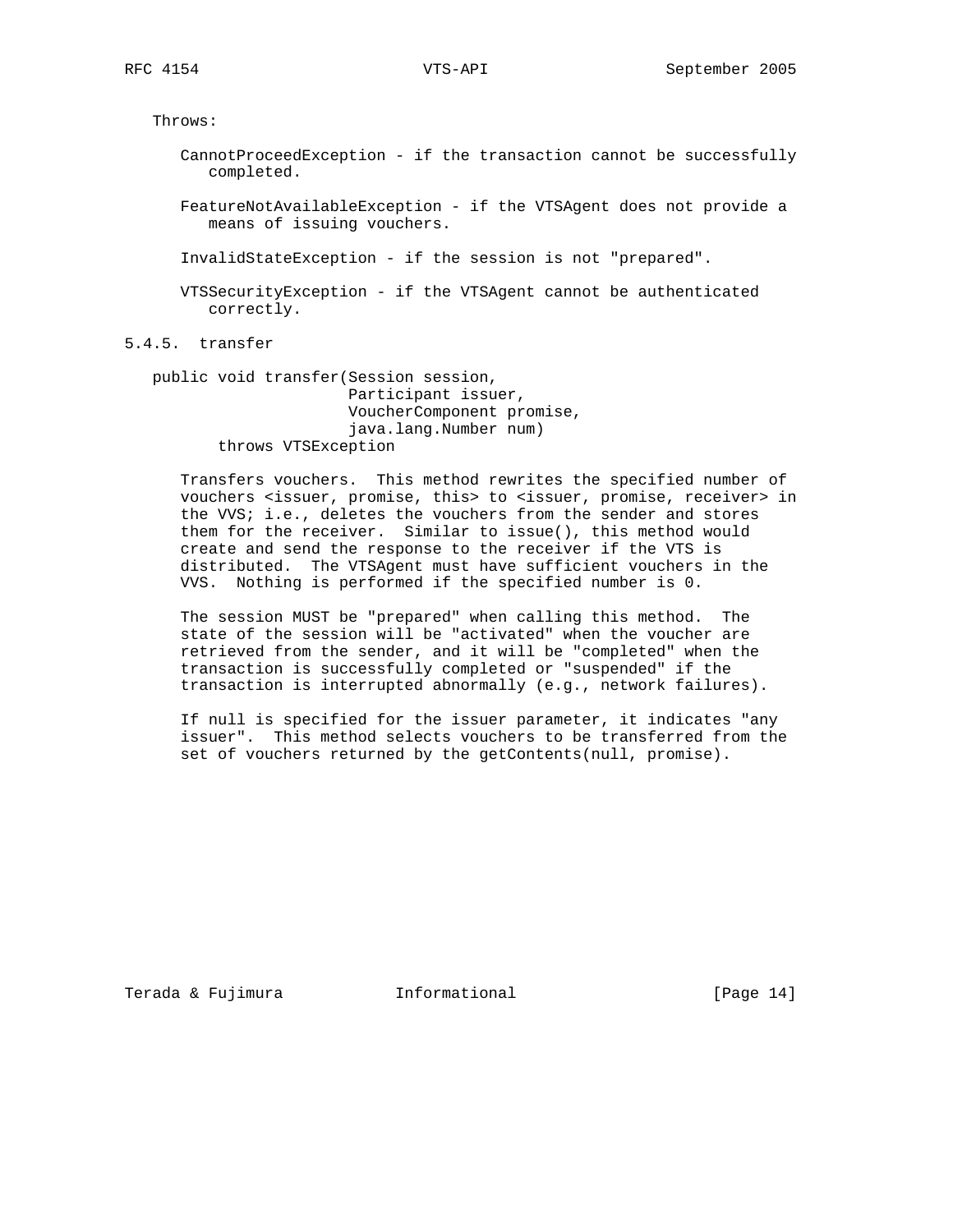Parameters: session - the session used by the transfer transaction. issuer - the issuer part of the voucher, or null. promise - the promise part of the voucher. num - the number of vouchers to be transferred. Throws: CannotProceedException - if the transaction cannot be successfully completed. FeatureNotAvailableException - if the VTSAgent does not provide a means of transferring vouchers. InsufficientVoucherException - if the VTSAgent does not have a sufficient number of vouchers to transfer. InvalidStateException - if the session is not "prepared".

 VTSSecurityException - if the VTSAgent cannot be authenticated correctly.

5.4.6. consume

 public void consume(Session session, Participant issuer, VoucherComponent promise, java.lang.Number num) throws VTSException

 Consumes vouchers. This method deletes the specified number of vouchers <issuer, promise, this> from the VVS and notifies the receiver of the deletion. Similar to issue() and transfer(), the response would be created and sent to the receiver if the VTS is distributed so that the receiver can obtain proof of the deletion. The VTSAgent must have a sufficient number of vouchers in the VVS. Nothing is performed if the specified number is 0.

 The session MUST be "prepared" when this method is called. The state of the session will be "activated" when the vouchers are deleted, and it will be "completed" when the transaction is successfully completed or "suspended" if the transaction is interrupted abnormally (e.g., network failures).

Terada & Fujimura (Informational Terada & Fujimura (Page 15)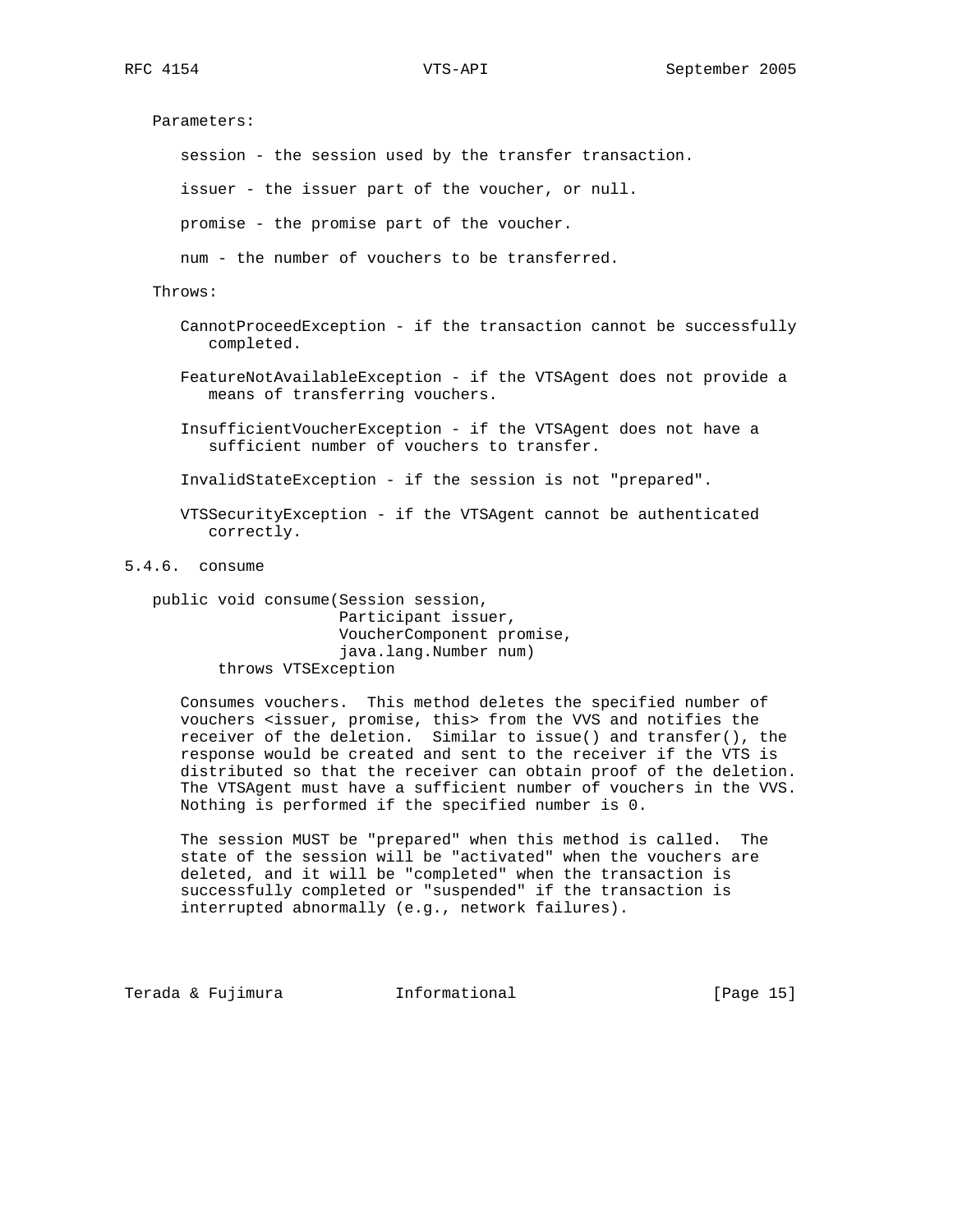If null is specified for the issuer parameter, it indicates "any issuer". This method selects vouchers to be consumed from the set of vouchers returned by the getContents(null, promise).

Parameters:

session - the session used by the consume transaction.

issuer - the issuer part of the voucher, or null.

promise - the promise part of the voucher.

num - the number of vouchers to be consumed.

# Throws:

 CannotProceedException - if the transaction cannot be successfully completed.

 FeatureNotAvailableException - if the VTSAgent does not provide a means of consuming vouchers.

 InsufficientVoucherException - if the VTSAgent does not have a sufficient number of vouchers to consume.

InvalidStateException - if the session is not "prepared".

 VTSSecurityException - if the VTSAgent cannot be authenticated correctly.

# 5.4.7. present

 public void present(Session session, Participant issuer, VoucherComponent promise, java.lang.Number num) throws VTSException

 Presents vouchers. This method shows that the sender has the specified number of vouchers <issuer, promise, this> in the VVS to the receiver of the session; no modification is performed to the VVS. However, the response would be sent to the receiver as well as consume() in order to prove that the VTS has been distributed. The VTSAgent must have a sufficient number of vouchers in the VVS. Nothing is performed if the specified number is 0.

 The session MUST be "prepared" when this method is called. The state of the session will be "activated" when the vouchers are

Terada & Fujimura (Informational Terada & Fujimura (Page 16)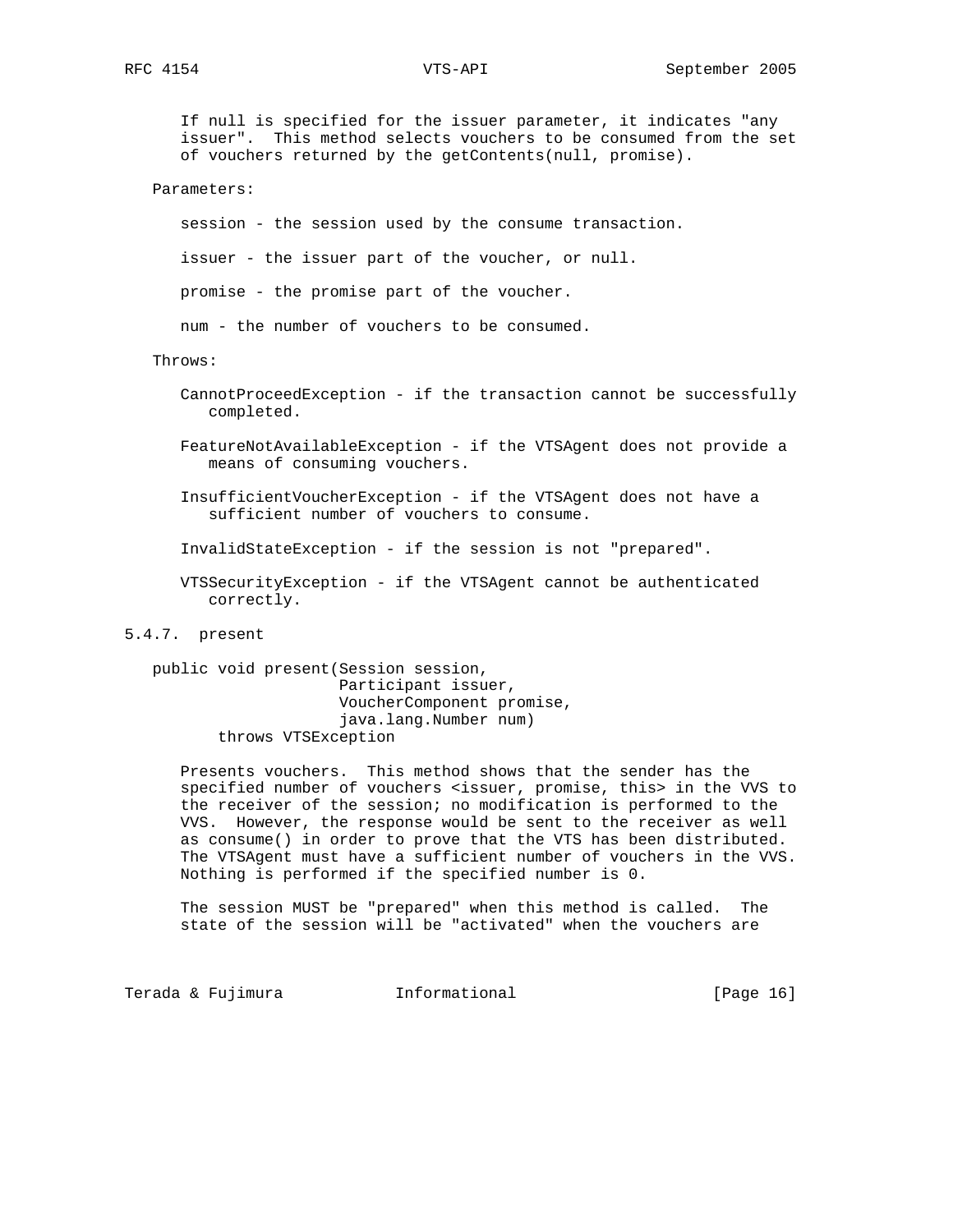retrieved, and it will be "completed" when the transaction is successfully completed or "suspended" if the transaction is interrupted abnormally (e.g., by network failures).

 If null is specified for the issuer parameter, it indicates "any issuer". This method selects vouchers to be presented from the set of vouchers returned by the getContents(null, promise).

Parameters:

session - the session used by the present transaction.

issuer - the issuer part of the voucher, or null.

promise - the promise part of the voucher.

num - the number of the voucher to be presented.

# Throws:

 CannotProceedException - if the transaction cannot be successfully completed.

 InsufficientVoucherException - if the VTSAgent does not have a sufficient number of vouchers to present.

InvalidStateException - if the session is not "prepared".

 FeatureNotAvailableException - if the VTSAgent does not provide a means of presenting vouchers.

 VTSSecurityException - if the VTSAgent cannot be authenticated correctly.

 public void cancel(Session session) throws VTSException

 Releases the session. "Prepared" sessions MUST be canceled. An implementation MAY be permitted to cancel "activated" or "suspended" sessions.

Throws:

```
 InvalidStateException - if the state of the session cannot be
   canceled.
```
Terada & Fujimura (Informational Terada & Fujimura (Page 17)

<sup>5.4.8.</sup> cancel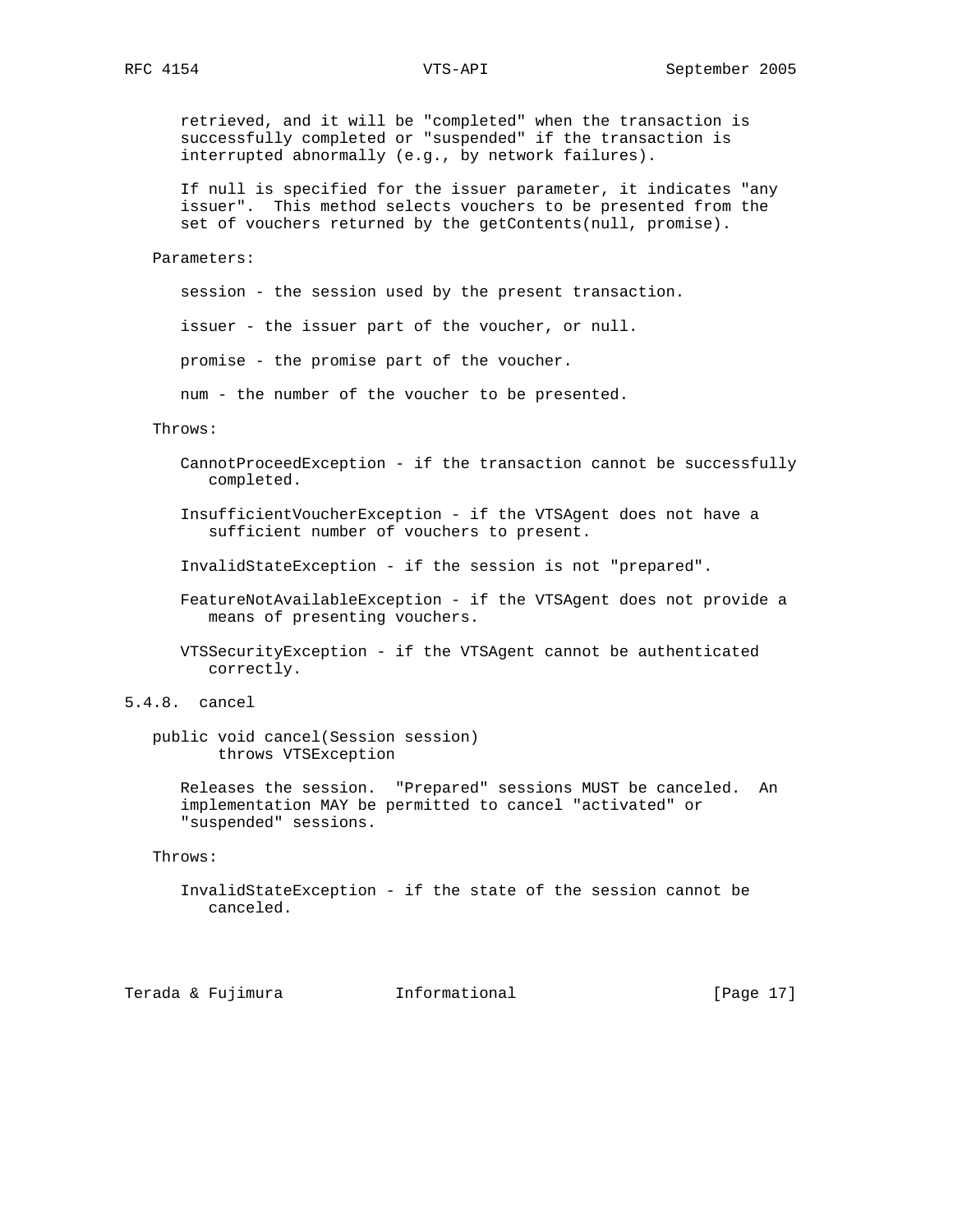VTSSecurityException - if the VTSAgent cannot be authenticated correctly.

- 5.4.9. resume
	- public void resume(Session session) throws VTSException

 Restarts the session. Only "suspended" sessions can be resumed. The state of the session will be re-"activated" immediately, and it will be "completed" when the transaction is successfully completed or "suspended" again if the transaction is interrupted abnormally (e.g., network failures).

- Throws:
	- CannotProceedException if the transaction cannot be successfully completed.
	- InvalidStateException if the session is not "suspended".
	- VTSSecurityException if the VTSAgent cannot be authenticated correctly.
- 5.4.10. create
	- public void create(VoucherComponent promise, java.lang.Number num) throws VTSException

 Creates vouchers where the issuer is the VTSAgent itself. This method creates the specified number of vouchers <this, promise, this> and adds them to the VVS. Nothing is performed if the specified number is 0.

Throws:

- FeatureNotAvailableException if the VTSAgent does not provide a means of creating vouchers.
- VTSSecurityException if the VTSAgent cannot be authenticated correctly.

Terada & Fujimura Informational [Page 18]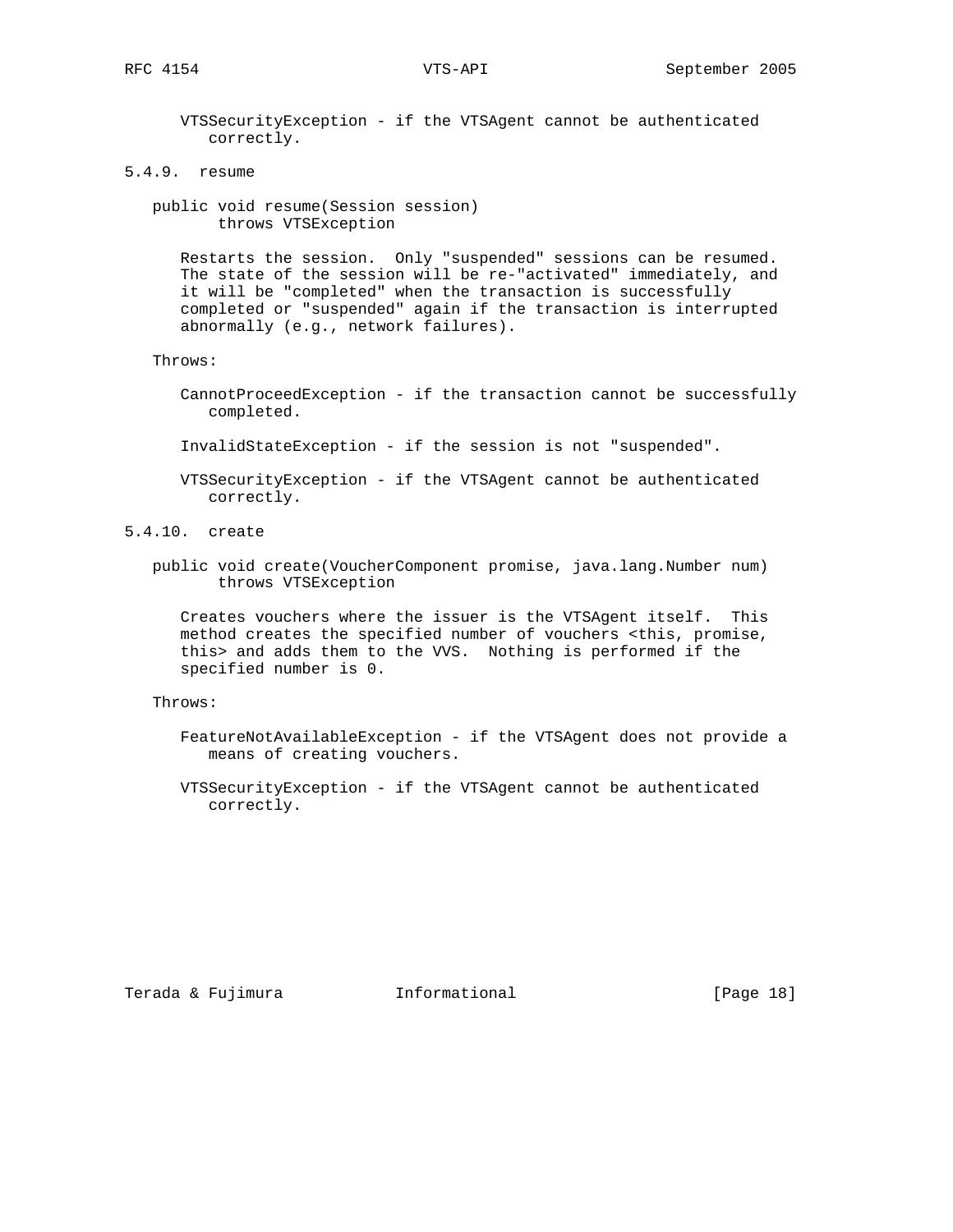# 5.4.11. delete

 public void delete(Participant issuer, VoucherComponent promise, java.lang.Number num) throws VTSException

 Deletes vouchers. This method deletes the specified number of vouchers <issuer, promise, this> from the VVS. The VTSAgent must have sufficient vouchers in the VVS. Nothing is performed if the specified number is 0.

Throws:

 InsufficientVoucherException - if the VTSAgent does not have a sufficient number of vouchers to delete.

 VTSSecurityException - if the VTSAgent cannot be authenticated correctly.

### 5.4.12. getContents

 public java.util.Set getContents(Participant issuer, VoucherComponent promise)

throws VTSException

 Returns the set of vouchers whose issuer and promise both match the issuer and promise specified in the parameters.

 If null is specified for the issuer or promise parameter, it indicates "any issuer" or "any promise", respectively. If null is specified for both parameters, this method selects all vouchers owned by the holder from the VVS.

# Returns:

the set of vouchers held by the holder of the VTSAgent.

Throws:

 VTSSecurityException - if the VTSAgent cannot be authenticated correctly.

5.4.13. getSessions

 public java.util.Set getSessions() throws VTSException

Returns a set of incomplete sessions prepared by the VTSAgent.

Terada & Fujimura Informational [Page 19]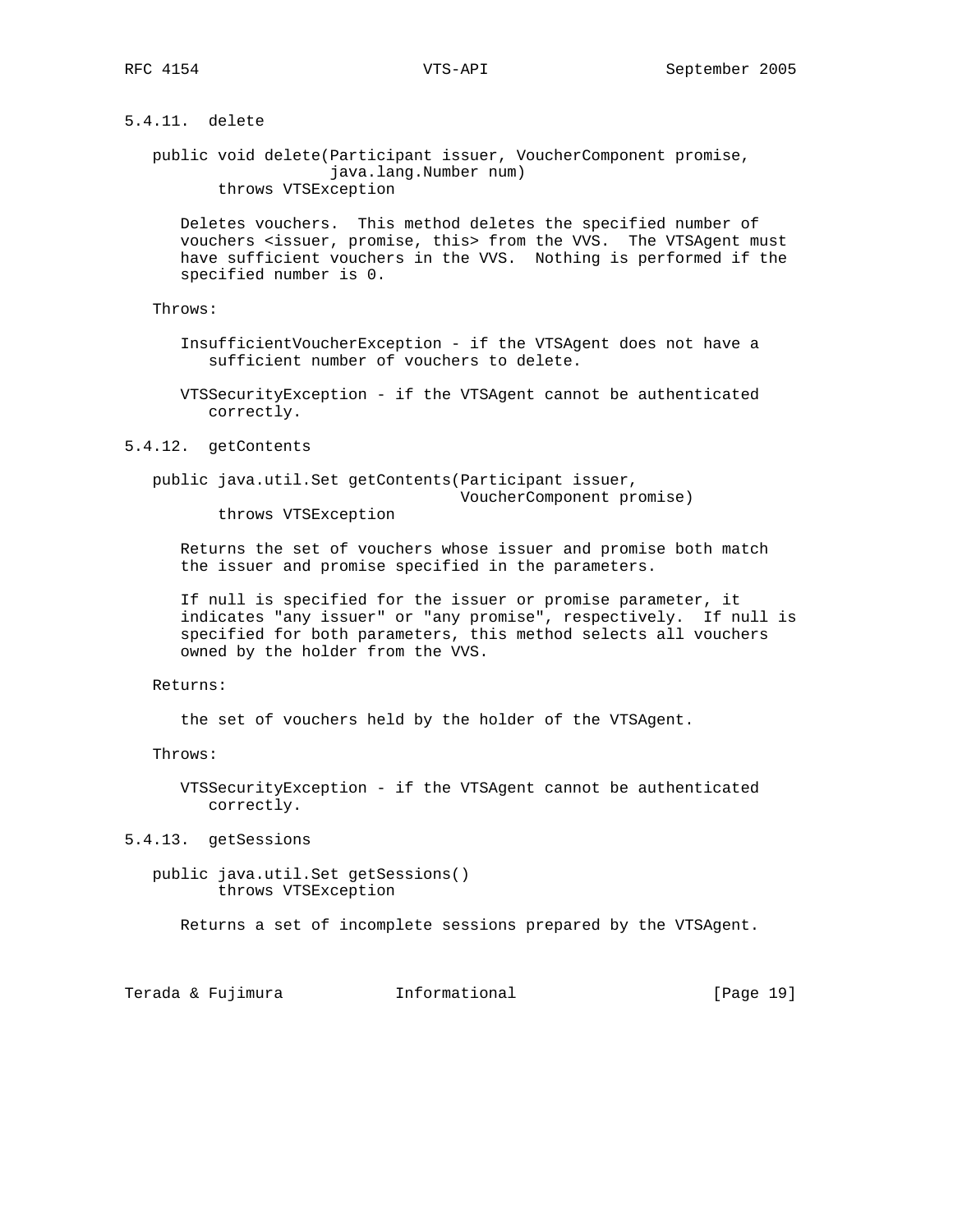Returns:

 the set of sessions prepared by the VTSAgent that are not yet completed.

Throws:

 VTSSecurityException - if the VTSAgent cannot be authenticated correctly.

5.4.14. getLog

 public java.util.Set getLog() throws VTSException

 Returns a set of completed sessions prepared or received by the VTSAgent. This set represents the trading log of the VTSAgent. A VTS may delete an old log eventually, so that the entire log may not be returned; the amount of the log kept by the VTSAgent is implementation-specific.

Returns:

 the set of completed sessions prepared or received by the VTSAgent.

Throws:

 VTSSecurityException - if the VTSAgent cannot be authenticated correctly.

5.4.15. addReceptionListener

 public void addReceptionListener(ReceptionListener l) throws VTSException

Adds a ReceptionListener to the listener list.

 After a ReceptionListener l is registered by this method, l.arrive() will be called whenever the VTSAgent receives a voucher.

Nothing is performed if the specified listener is null.

Throws:

 VTSSecurityException - if the VTSAgent cannot be authenticated correctly.

Terada & Fujimura Informational [Page 20]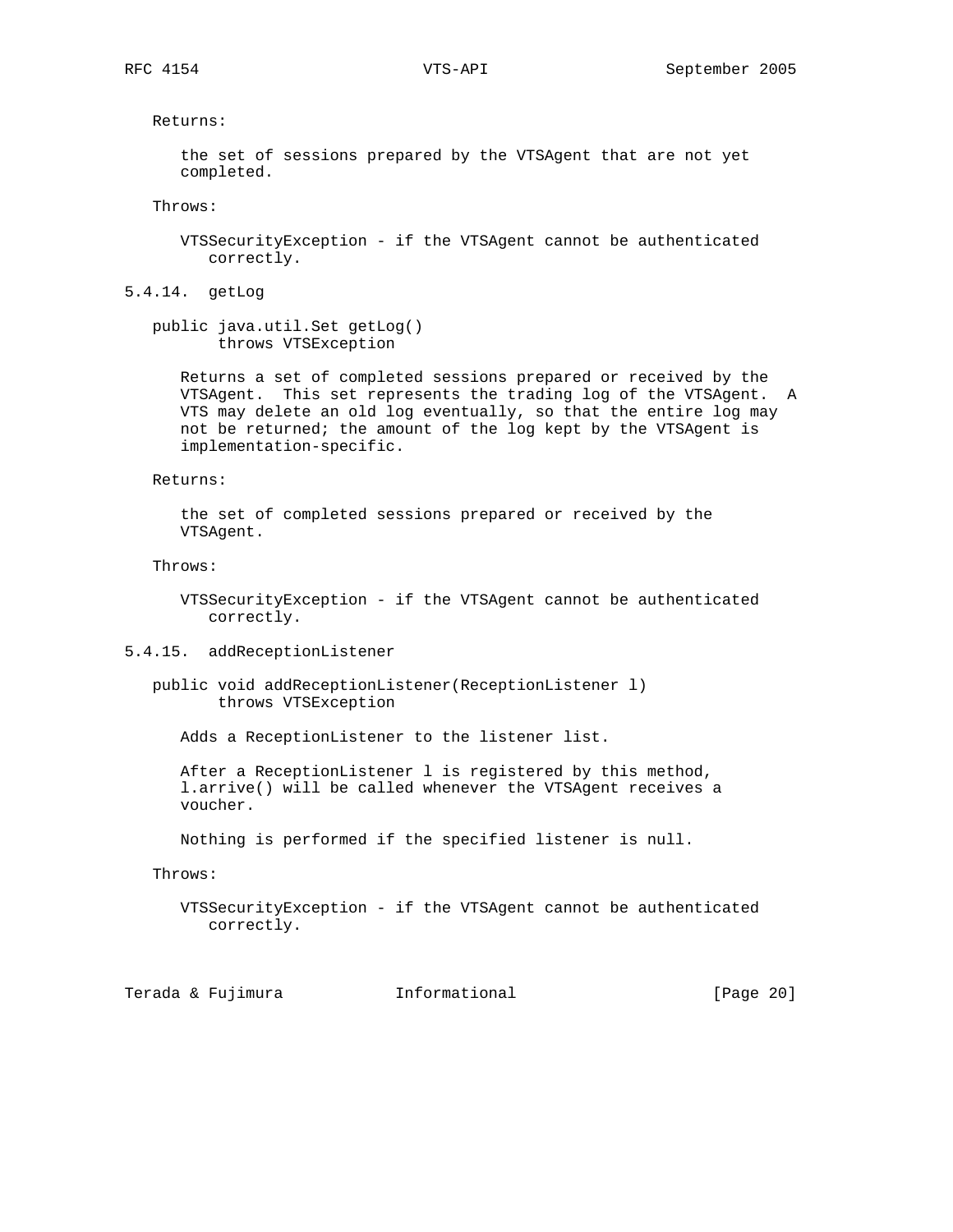# 5.4.16. removeReceptionListener

 public void removeReceptionListener(ReceptionListener l) throws VTSException

Removes a ReceptionListener from the listener list.

 Nothing is performed when the specified listener is null or not registered.

Throws:

 VTSSecurityException - if the VTSAgent cannot be authenticated correctly.

5.5. Session

public interface Session

 Represents the logical connection established by the trade. Sessions are established by VTSAgent#prepare().

 A session has four states: prepared, activated, suspended, and completed. The initial state of a session is "prepared", and the session will be "activated" immediately when any of the trading methods of VTSAgent is called. The "activated" session will be "completed" after the trading method is successfully completed. If the trading method fails transiently (e.g., network failure), the session will be "suspended". Suspended sessions can be re- "activated" and restarted by calling VTSAgent#resume().

 A completed session may disappear from the VTSAgent; the session will be collected by the GC unless other objects keep its reference.

5.5.1. getIdentifier

public String getIdentifier()

 Returns the identifier of the session. The generation scheme of the identifier is implementation-specific. An implementation may use a transaction ID as the identifier of the session.

Returns:

the string of the identifier of the session.

Terada & Fujimura Informational [Page 21]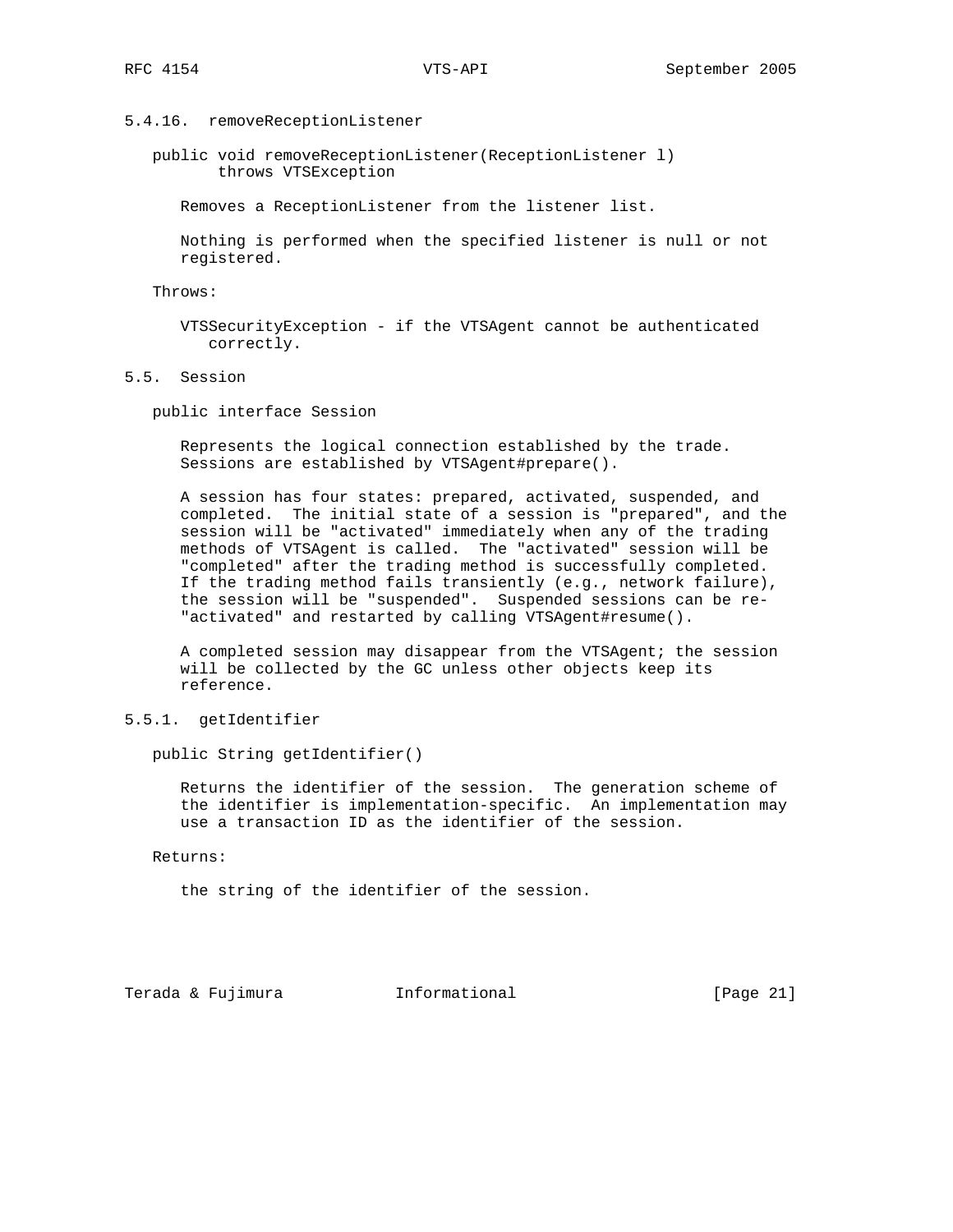5.5.2. getVoucher

public Voucher getVoucher()

 Returns the voucher to be traded using the session, or returns null if the session has not been activated.

Returns:

 the voucher to be traded, or null if the state of the session is "prepared".

5.5.3. getSender

public Participant getSender()

 Returns the sender of the session (i.e., the creator who prepared the session).

Returns:

the sender of the session.

5.5.4. getReceiver

public Participant getReceiver()

 Returns the receiver of the session (i.e., the participant specified when preparing the session (by the VTSAgent#prepare() method)).

Returns:

the receiver of the session.

5.5.5. isPrepared

public boolean isPrepared()

Verifies if the session is "prepared".

Returns:

true if the session is in the "prepared" state, otherwise, false.

Terada & Fujimura Informational [Page 22]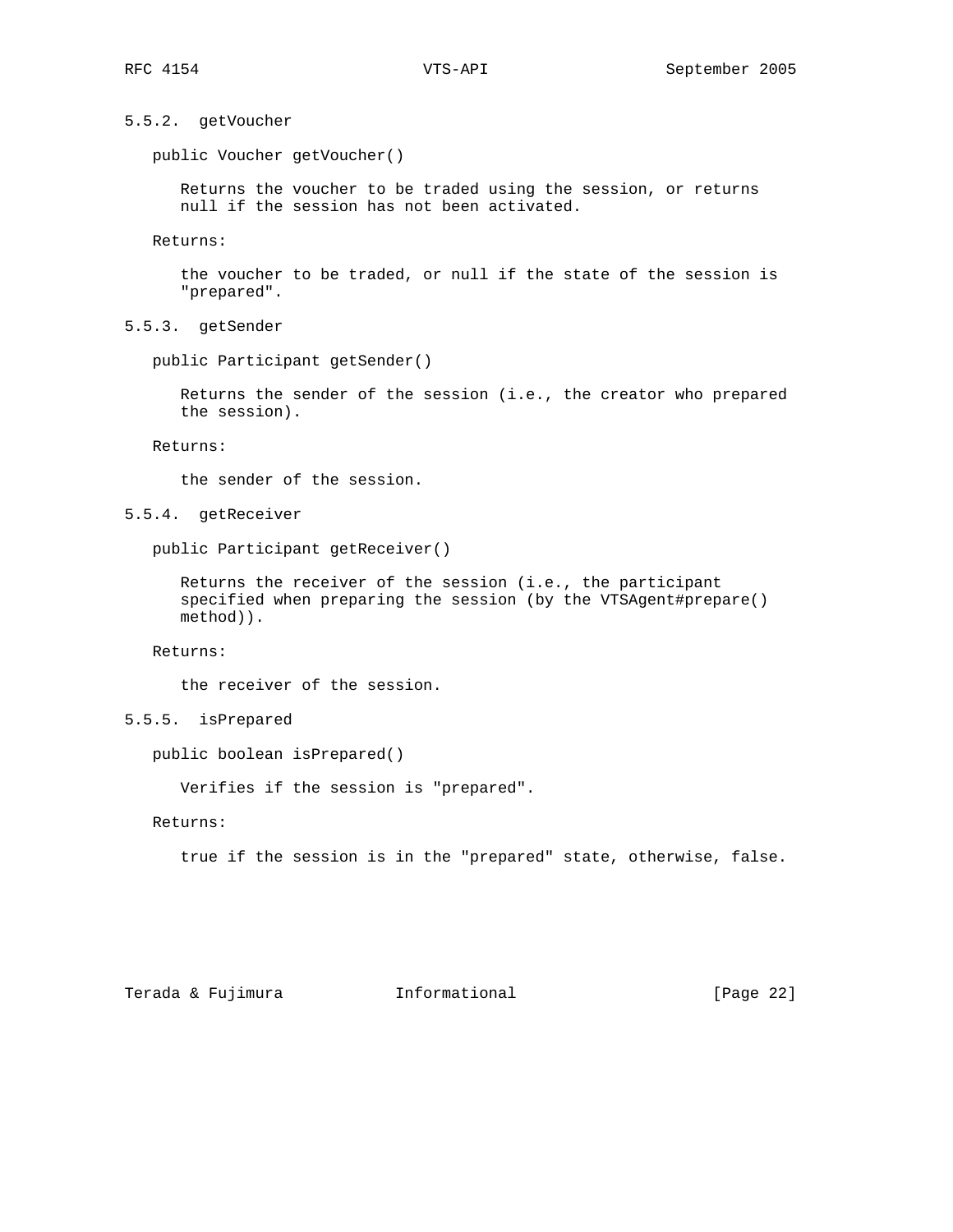# 5.5.6. isActivated

public boolean isActivated()

Verifies if the session is "activated".

Returns:

true if the session is in the "activated" state, otherwise, false.

5.5.7. isSuspended

public boolean isSuspended()

Verifies if the session is "suspended".

Returns:

true if the session is in the "suspended" state, otherwise, false.

5.5.8. isCompleted

public boolean isCompleted()

Verifies if the session is "completed".

Returns:

true if the session is in the "completed" state, otherwise, false.

5.6. Voucher

public interface Voucher

 Represents voucher(s) described in [VTS]. An object implementing this interface can represent more than one voucher if all of the issuer part and the promise part of the vouchers are the same.

5.6.1. getIssuer

public Participant getIssuer()

Returns the issuer part of the voucher(s).

Returns:

the participant who issued the voucher(s).

Terada & Fujimura Informational [Page 23]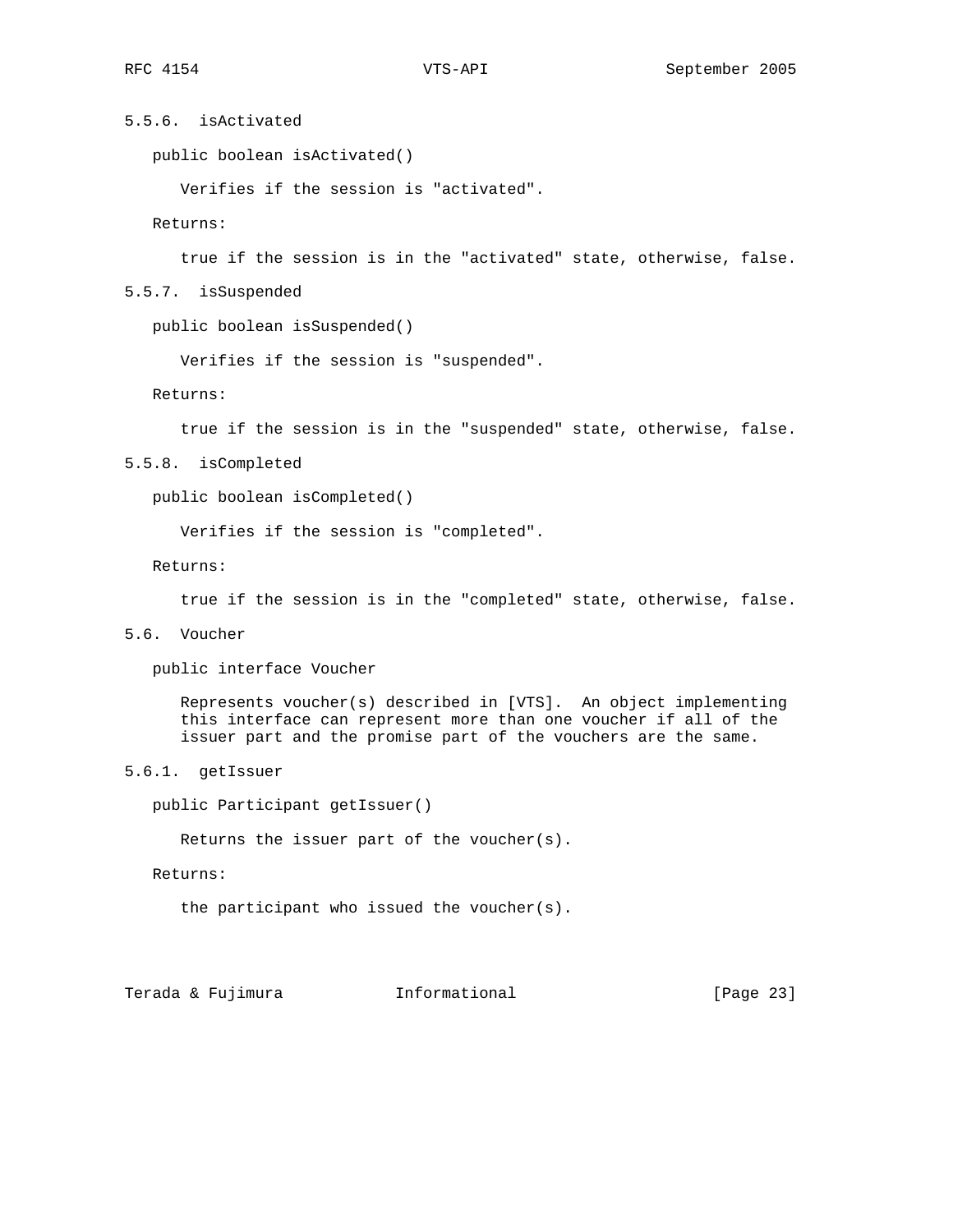# 5.6.2. getPromise

public VoucherComponent getPromise()

Returns the promise part of the voucher(s).

Returns:

the voucher component that defines the promise of the voucher.

# 5.6.3. getCount

public java.lang.Number getCount()

Returns the number of the voucher(s).

Returns:

the positive (>0) number of the voucher(s).

5.7. VoucherComponentRepository

public interface VoucherComponentRepository

Maintains VoucherComponents.

 An object implementing VoucherComponentRepository provides a means of retrieving the voucher components that are the promises of vouchers in the VVS.

 Before issuing a voucher, the promise of the voucher must be registered with this repository. The repository can be implemented as either a network-wide directory service or personal storage like the ParticipantRepository.

# 5.7.1. register

public VoucherComponent register(org.w3c.dom.Document document)

 Creates a voucher component associated with the specified DOM object and registers the voucher component with the repository.

 A voucher component of the voucher to be issued must be registered using this method.

 Nothing is performed (and the method returns null) if the specified document is null or the syntax of the document does not conform to the VTS.

Terada & Fujimura (Informational Terada & Fujimura (Page 24)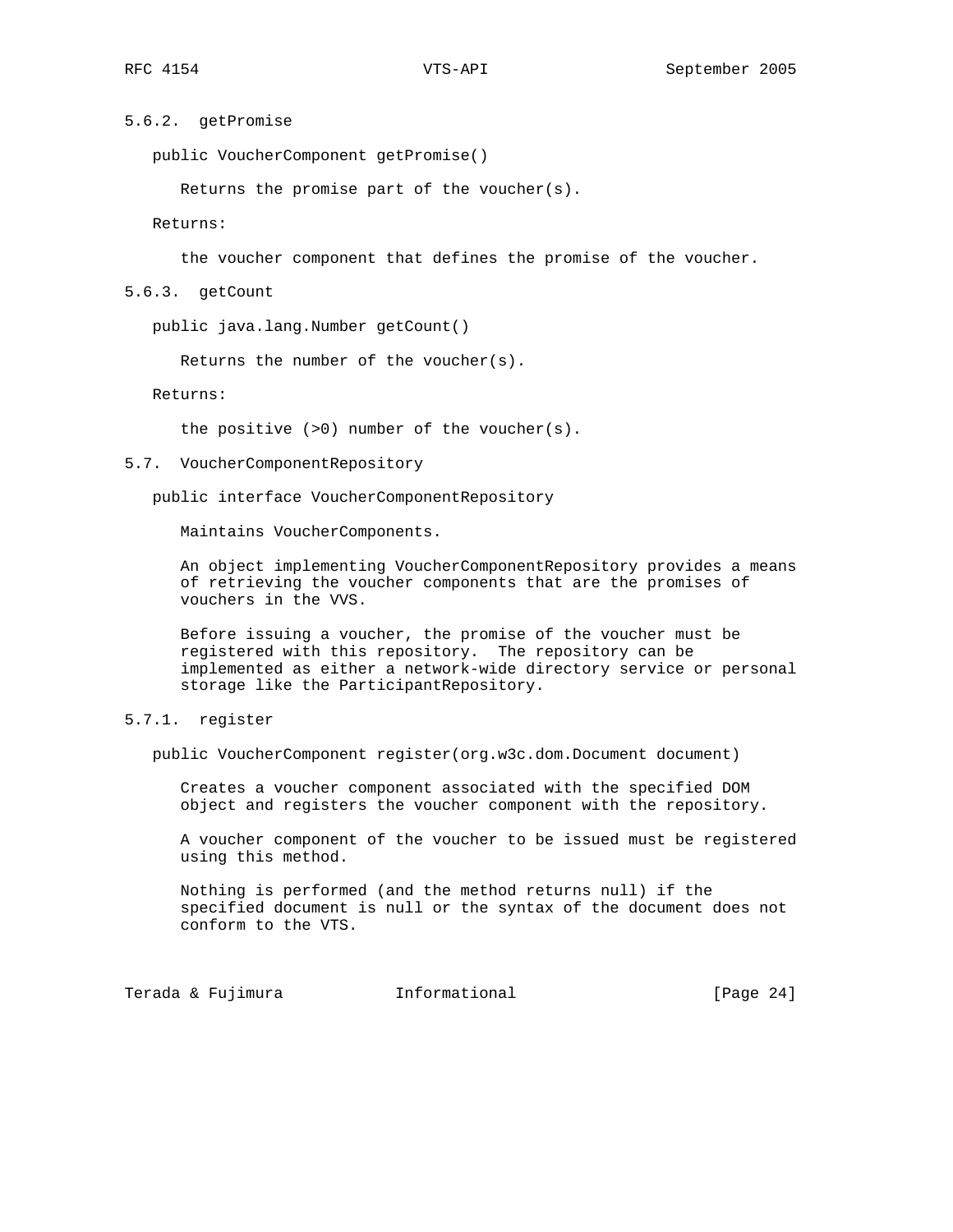The method returns the registered voucher component if the specified DOM object has been already registered (no new voucher component is created in this case).

## Returns:

 a registered voucher component associated with the specified document, or null if the document is null or has wrong syntax.

# 5.8. VoucherComponent

public interface VoucherComponent

 Represents the voucher component that defines the promise of the voucher.

 Each VoucherComponent object has its own unique identifier and is associated with an XML document that describes the promise made by the issuer of the voucher (e.g., goods or services can be claimed in exchange for redeeming the voucher).

 This interface can be implemented as sort of a "smart pointer" to the XML document. An implementation may have a reference to a voucher component repository instead of the voucher component, and it may retrieve the document dynamically from the repository when the getDocument() method is called.

## 5.8.1. getIdentifier

public String getIdentifier()

 Returns the identifier of the voucher component. Each voucher component must have a unique identifier. The identifier may be used to check for equivalence of voucher components.

 The format of the identifier is implementation-specific, however, it is RECOMMENDED that the hash value of the voucher component in the identifier be included to assure uniqueness. For generating the hash value, it is desirable to use a secure hash function (e.g., [SHA-1]) and to apply a canonicalization function (e.g., [EXC-C14N]) before applying the hash function to minimize the impact of insignificant format changes to the voucher component, (e.g., line breaks or character encoding).

### Returns:

the identifier string of the voucher component.

Terada & Fujimura Informational [Page 25]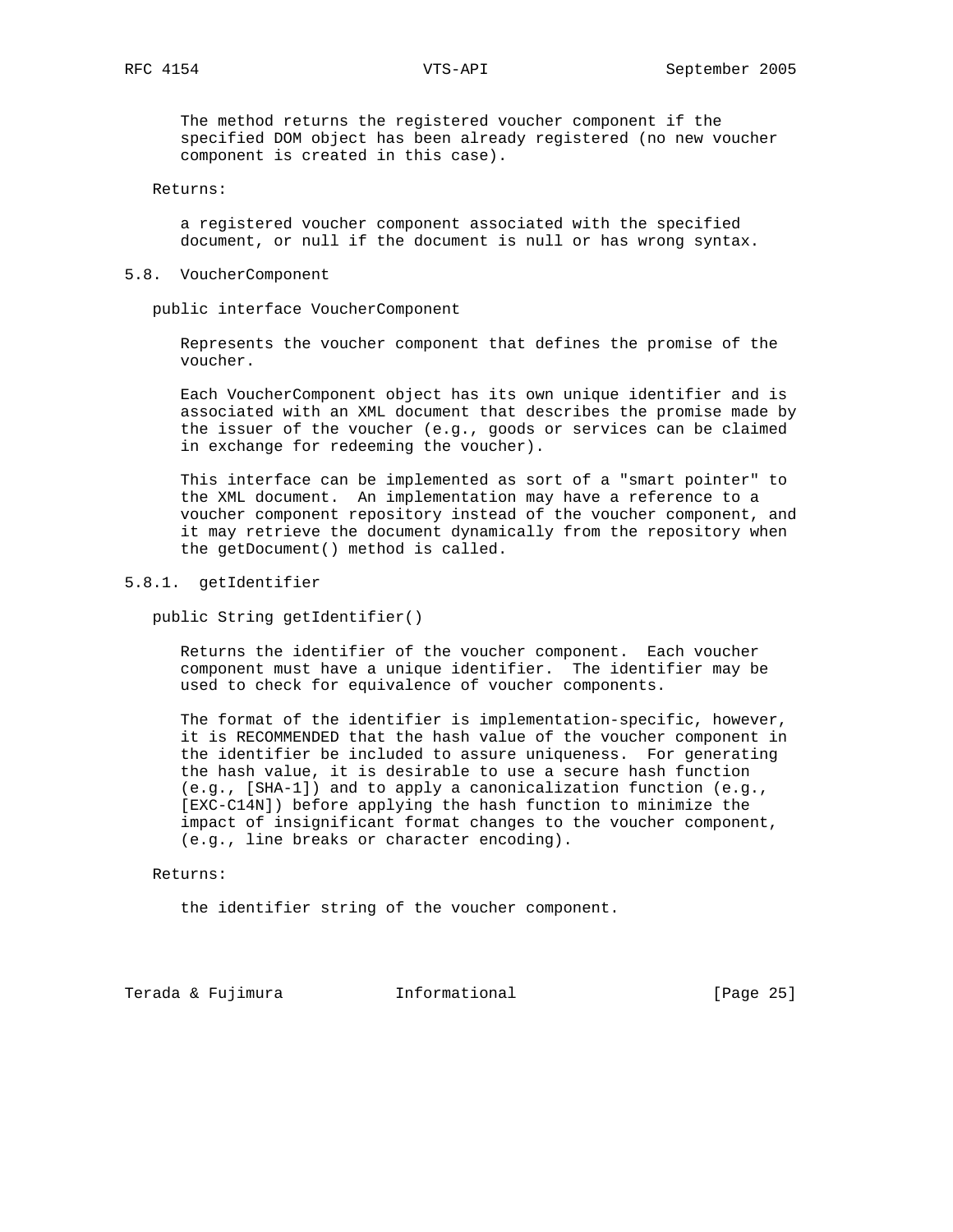# 5.8.2. getDocument

public org.w3c.dom.Document getDocument()

 Returns a Document Object Model [DOM] representation of the document associated with the voucher component by the VoucherComponentRepository#register() method.

 The DOM object to be returned may be retrieved from a VoucherComponentRepository on demand, instead of the VoucherComponent always keeping a reference to the DOM object.

 The VTS must guarantee that the getDocument method will eventually return the DOM object, provided that the voucher associated with the corresponding voucher component exists in the VVS.

# Returns:

 a DOM representation of the document associated with the voucher component.

### Throws:

 DocumentNotFoundException - if the associated DOM object cannot be retrieved.

# 5.9. ReceptionListener

public interface ReceptionListener extends java.util.EventListener

 Provides a listener interface with a notification that a VTSAgent has received a voucher.

 When a voucher arrives at the VTSAgent, the VTSAgent invokes the arrive() method of each registered ReceptionListener. ReceptionListeners can obtain a Session object, which contains information about the received voucher and the sender of the voucher.

 This interface is intended to provide a means of notifying a wallet that "You have new vouchers", so that this interface may be implemented by wallets or other applications that use VTS.

# 5.9.1. arrive

public void arrive(Session session)

Provides notification of the arrival of a voucher.

|  |  | Terada & Fujimura | Informational | [Page 26] |
|--|--|-------------------|---------------|-----------|
|--|--|-------------------|---------------|-----------|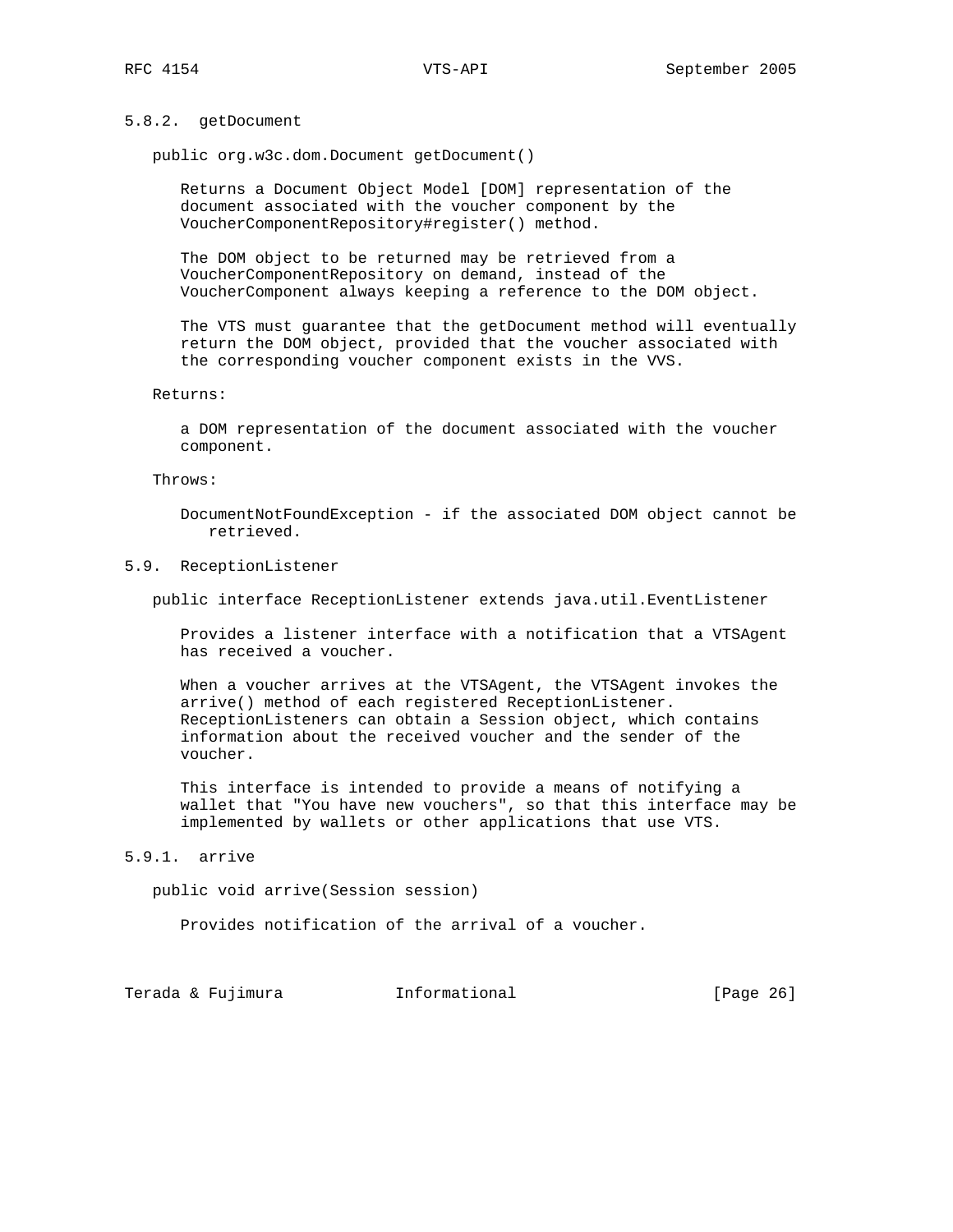After the listener is registered to a VTSAgent (by the VTSAgent#addReceptionListener() method), the VTSAgent invokes this method whenever it receives a voucher.

 The specified session is equivalent to the session used by the sender to trade the voucher. The state of the session is "completed" when this method is called.

# 5.10. Exceptions

java.lang.Exception

# +-- VTSException

- +-- CannotProceedException
- +-- DocumentNotFoundException
- +-- FeatureNotAvailableException
- +-- InsufficientVoucherException
- +-- InvalidParticipantException
- +-- InvalidStateException
- +-- VTSSecurityException

### VTSException

 This is the superclass of all exceptions thrown by the methods in the interfaces that construct the VTS-API.

CannotProceedException

 This exception is thrown when a trading is interrupted by network failures or other errors.

DocumentNotFoundException

 This exception is thrown when the document associated with a voucher component cannot be found.

 FeatureNotAvailableException This exception is thrown when the invoked method is not supported.

InsufficientVoucherException

 This exception is thrown when the number of the voucher is less than the number specified for trading.

InvalidParticipantException

 This exception is thrown when the specified participant cannot be located.

 InvalidStateException This exception is thrown when the state of the session is invalid and the operation cannot proceed.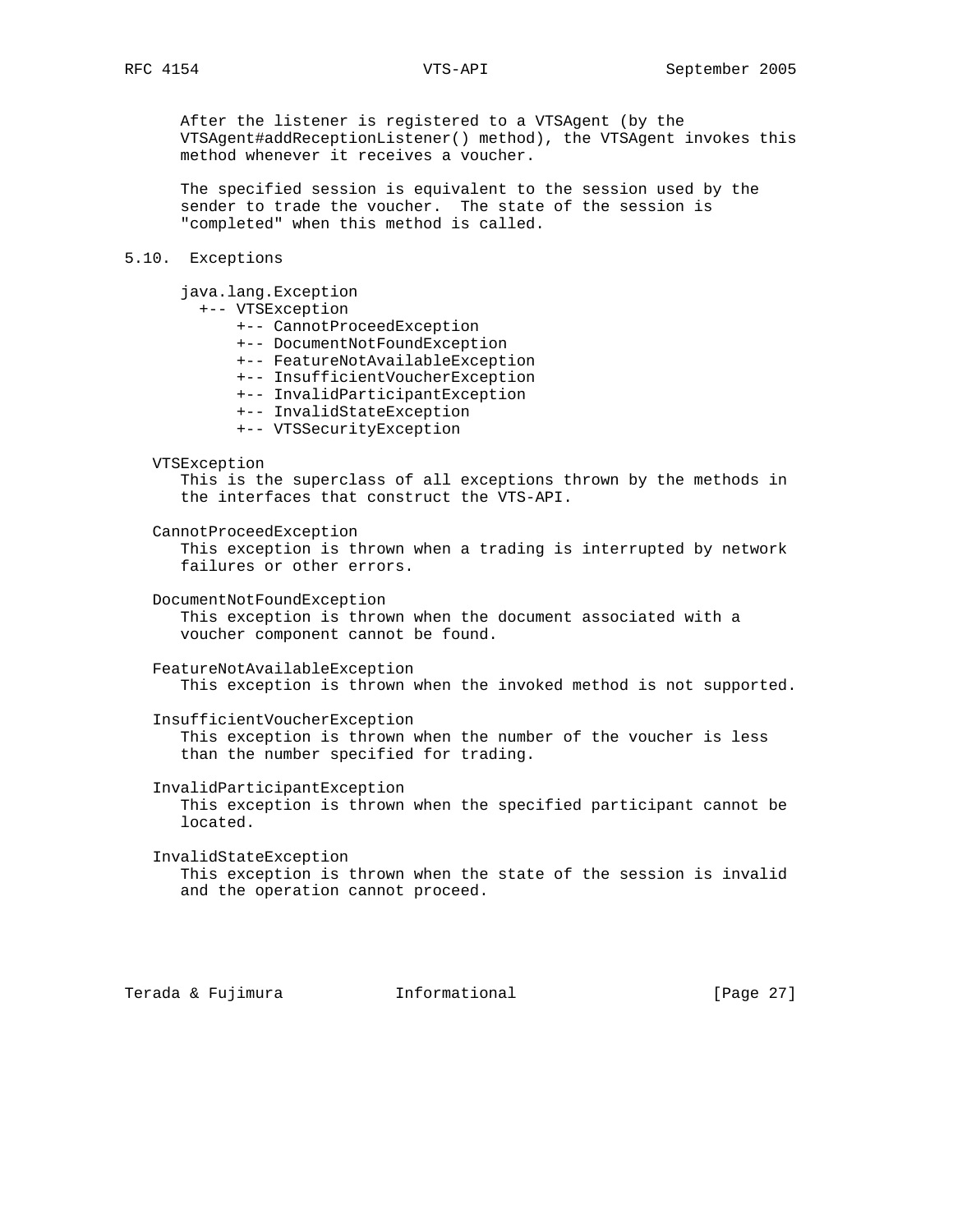```
 VTSSecurityException
       This exception is thrown when authentication fails, or when a
       method that requires authentication in advance is called without
       authentication.
6. Example Code
    // Issue a voucher
   VTSManager vts = new FooVTSManager();
   ParticipantRepository addrBook = vts.getParticipantRepository();
   VoucherComponentRepository vcr = vts.getVoucherComponentRepository();
    Participant you = addrBook.lookup("http://example.org/foo");
      // looks up a trading partner identified as
      // "http://example.org/foo".
   VTSAgent me = addrBook.lookup("myName").getVTSAgent();
      // a short-cut name may be used if VTS implementation allows.
   VoucherComponent promise = vcr.register(anXMLVoucherDocument);
      // registers a voucher component that corresponds to the voucher
      // to be issued.
    try {
     me.login();
       // sets up the issuer's smartcard (assuming distributed VTS).
     s = me.prepare(you); // receives a challenge from the partner.
     me.issue(s, promise, 1);
       // sends a voucher using the received challenge.
     me.logout();
    } catch (VTSException e) {
       // if an error (e.g., a network trouble) occurs...
      System.err.println("Sorry.");
      e.printStackTrace();
       // this example simply prints a stack trace, but a real wallet
        // may prompt the user to retry (or cancel).
    }
    // Transfer all my vouchers
   VTSManager vts = new FooVTSManager();
    ParticipantRepository addrBook = vts.getParticipantRepository();
    Participant you = addrBook.lookup("8f42 5aab ffff cafe babe...");
     // some VTS implementations would use a hash value of a public key
      // (aka fingerprint) as an identifier of a participant.
   VTSAgent me = addrBook.lookup("myName").getVTSAgent();
```
Terada & Fujimura Informational [Page 28]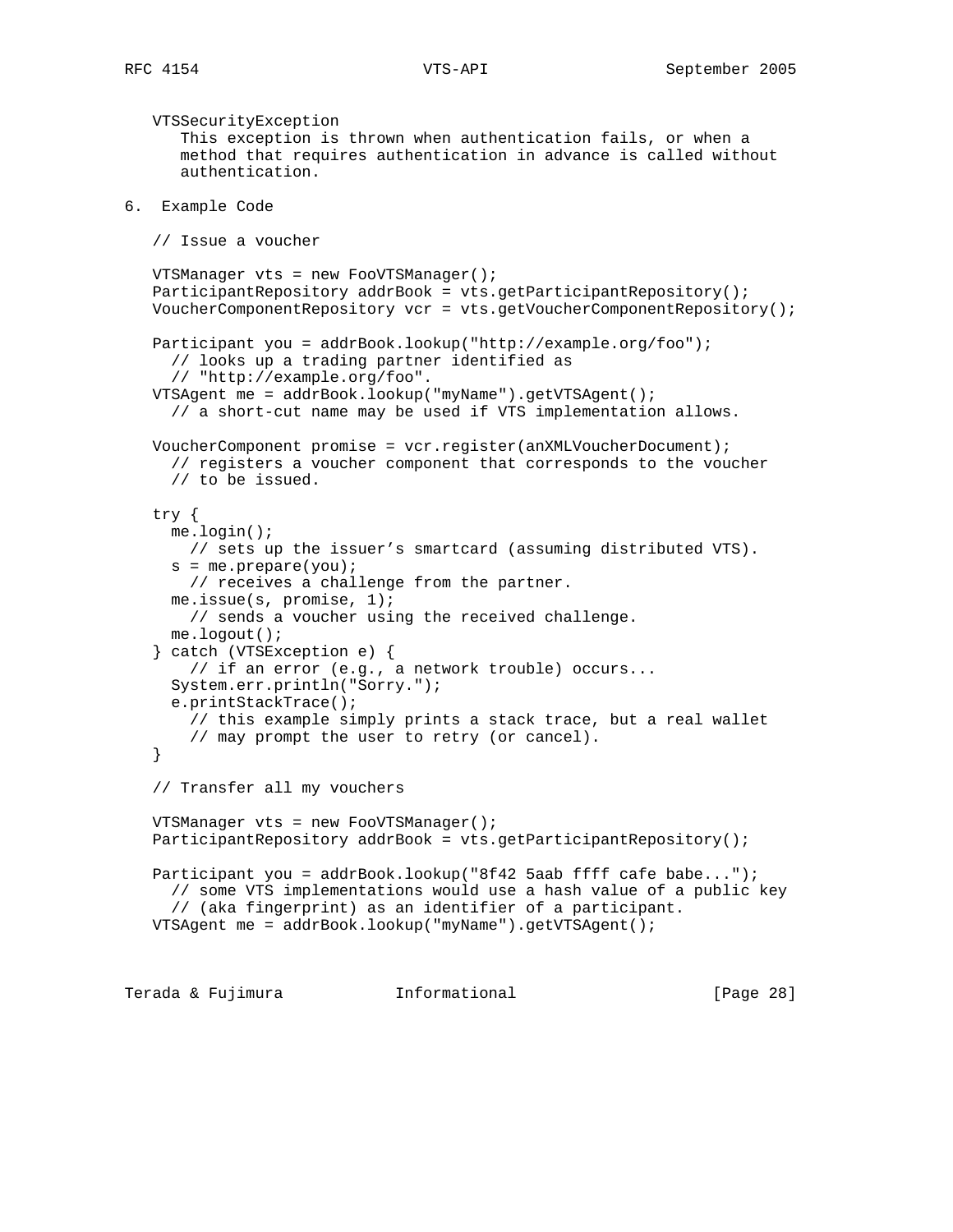```
 try {
     me.login();
      Iterator i = me.getContents(null, null).iterator();
     while (i.hasNext()) {
      Voucher v = (Voucher) i.next();
      s = me.prepare(you); me.transfer(s, v.getIssuer(), v.getPromise(), v.getCount());
      }
     me.logout();
   } catch (VTSException e) {
     System.err.println("Sorry.");
     e.printStackTrace();
   }
   // Register an incoming voucher notifier (biff)
   VTSManager vts = new FooVTSManager();
   ParticipantRepository addrBook = vts.getParticipantRepository();
   VTSAgent me = addrBook.lookup("myName").getVTSAgent();
   ReceptionListener listener = new ReceptionListener() {
     public void arrive(Session s) {
       System.out.println("You got a new voucher.");
 }
   };
   try {
    me.login();
     me.addReceptionListener(listener);
     me.logout();
   } catch (VTSException e) {
     System.err.println("Sorry.");
     e.printStackTrace();
   }
```
7. Security Considerations

 Security is very important for trading vouchers. VTS implementations are responsible for preventing illegal acts upon vouchers (as described in [VTS]), as well as preventing malicious access from invalid users and fake server attacks, including man-in-the-middle attacks.

 The means to achieve the above requirements are not specified in this document because they depend on VTS implementation. However,

Terada & Fujimura Informational [Page 29]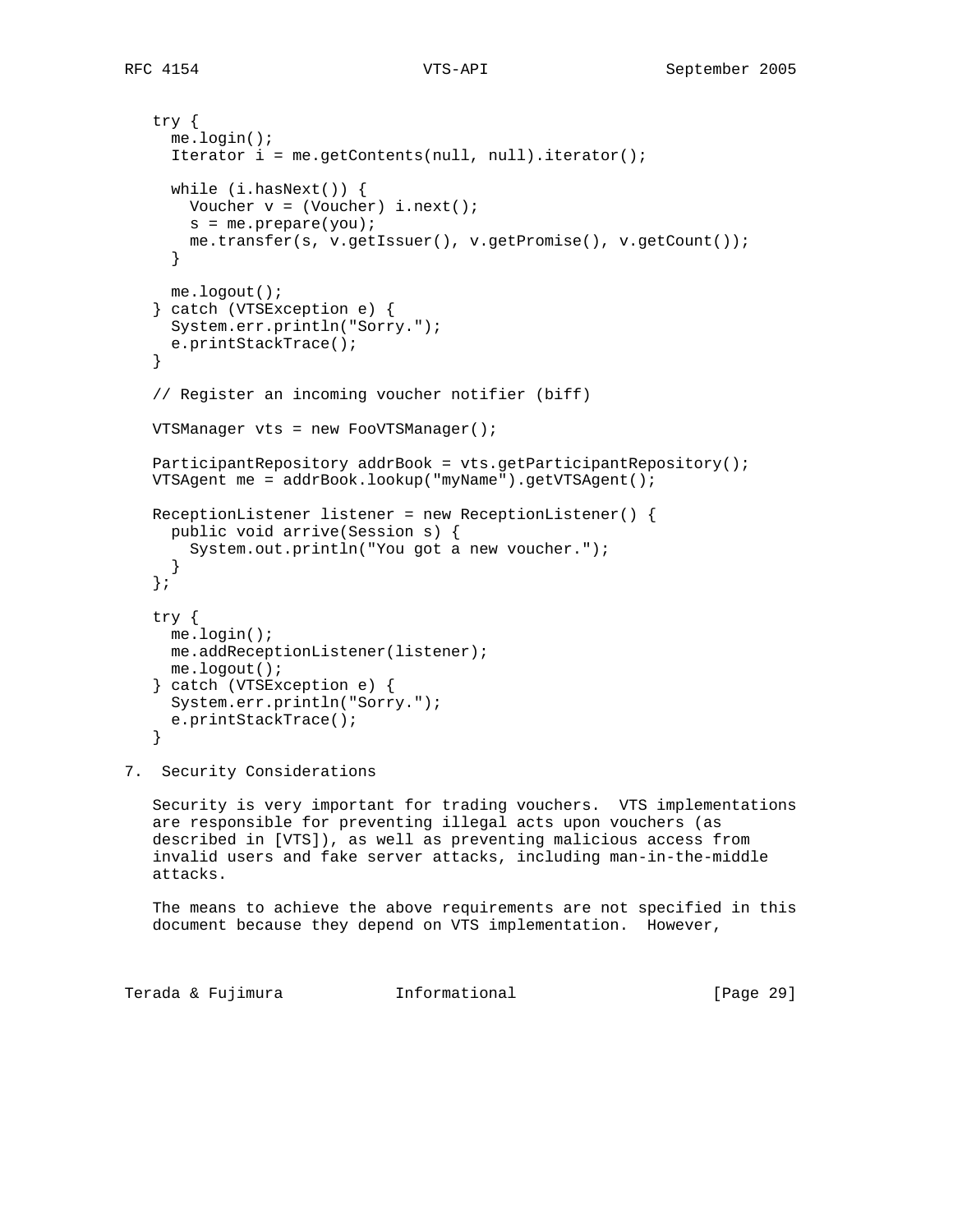securing communication channels (e.g., using TLS) between client VTS plug-ins and the central server in a centralized VTS (as described in 5.4.1 login()), and applying cryptographic challenge-and-response techniques in a distributed VTS are likely to be helpful and are strongly recommended to implement a secure VTS.

 This document assumes that the VTS plug-in is trusted by its user. The caller application of a VTS should authenticate the VTS plug-in and bind it securely using the VTS Provider information specified in the Voucher Component. This document, however, does not specify any application authentication scheme and it is assumed to be specified by other related standards. Until various VTS systems are deployed, it is enough to manually check and install VTS plug-ins like other download applications.

8. Acknowledgements

 The following persons, in alphabetic order, contributed substantially to the material herein:

 Donald Eastlake 3rd Iguchi Makoto Yoshitaka Nakamura Ryuji Shoda

9. Normative References

 [DOM] V. Apparao, S. Byrne, M. Champion, S. Isaacs, I. Jacobs, A. Le Hors, G. Nicol, J. Robie, R. Sutor, C. Wilson, and L. Wood. "Document Object Model (DOM) Level 1 Specification", W3C Recommendation, October 1998, <http://www.w3.org/TR/1998/REC-DOM-Level-1-19981001/>

- [GVL] Fujimura, K. and M. Terada, "XML Voucher: Generic Voucher Language", RFC 4153, September 2005.
- [RFC2119] Bradner, S., "Key words for use in RFCs to Indicate Requirement Levels", BCP 14, RFC 2119, March 1997.
- 10. Informative References
	- [ECML] Eastlake 3rd, D., "Electronic Commerce Modeling Language (ECML) Version 2 Specification", RFC 4112, June 2005.
	- [EXC-C14N] J. Boyer, D. Eastlake, and J. Reagle, "Exclusive XML Canonicalization Version 1.0", W3C Recommendation, July 2002, <http://www.w3.org/TR/2002/REC-xml-exc-c14n- 20020718/>

Terada & Fujimura Informational [Page 30]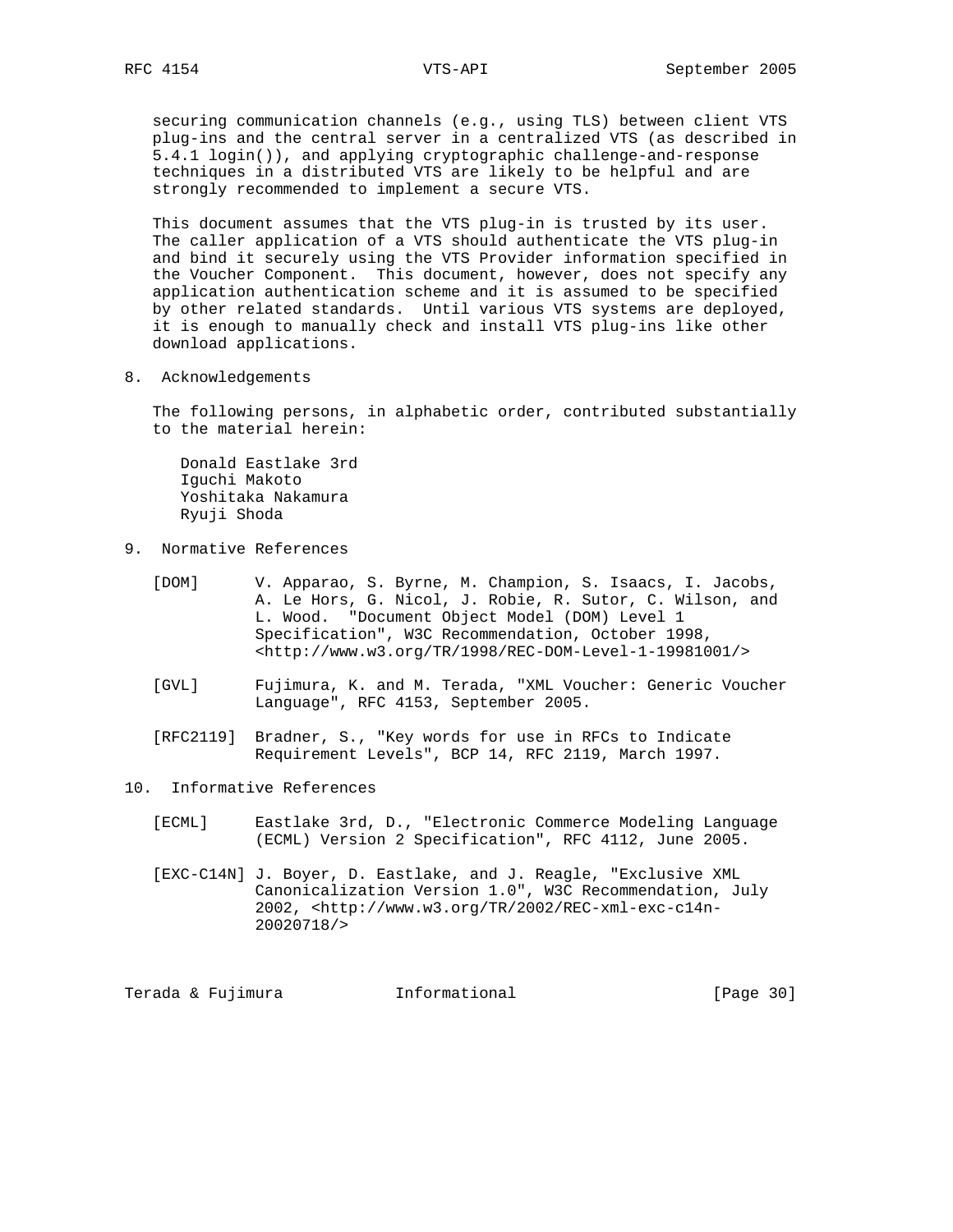- [GPSF] G. Lacoste, B. Pfitzmann, M. Steiner, and M. Waidner (Eds.), "SEMPER - Secure Electronic Marketplace for Europe," LNCS 1854, Springer-Verlag, 2000.
- [IOTP] Burdett, D., "Internet Open Trading Protocol IOTP Version 1.0", RFC 2801, April 2000.
- [JCC] T. Goldstein, "The Gateway Security Model in the Java Electronic Commerce Framework", Proc. of Financial Cryptography '97, 1997.
- [SHA-1] Department of Commerce/National Institute of Standards and Technology, "FIPS PUB 180-1. Secure Hash Standard. U.S.", <http://csrc.nist.gov/publications/fips/fips180-2/ fips180-2withchangenotice.pdf>
- [TLS] Dierks, T. and C. Allen, "The TLS Protocol Version 1.0", RFC 2246, January 1999.
- [VTS] Fujimura, K. and D. Eastlake, "Requirements and Design for Voucher Trading System (VTS)", RFC 3506, March 2003.

Authors' Addresses

 Masayuki Terada NTT DoCoMo, Inc. 3-5 Hikari-no-oka, Yokosuka-shi, Kanagawa, 239-8536 JAPAN

 Phone: +81-(0)46-840-3809 Fax:  $+81-(0)46-840-3705$ EMail: te@rex.yrp.nttdocomo.co.jp

 Ko Fujimura NTT Corporation 1-1 Hikari-no-oka, Yokosuka-shi, Kanagawa, 239-0847 JAPAN

 Phone: +81-(0)46-859-3053 Fax:  $+81-(0)46-859-1730$ EMail: fujimura.ko@lab.ntt.co.jp

Terada & Fujimura Informational Informational [Page 31]